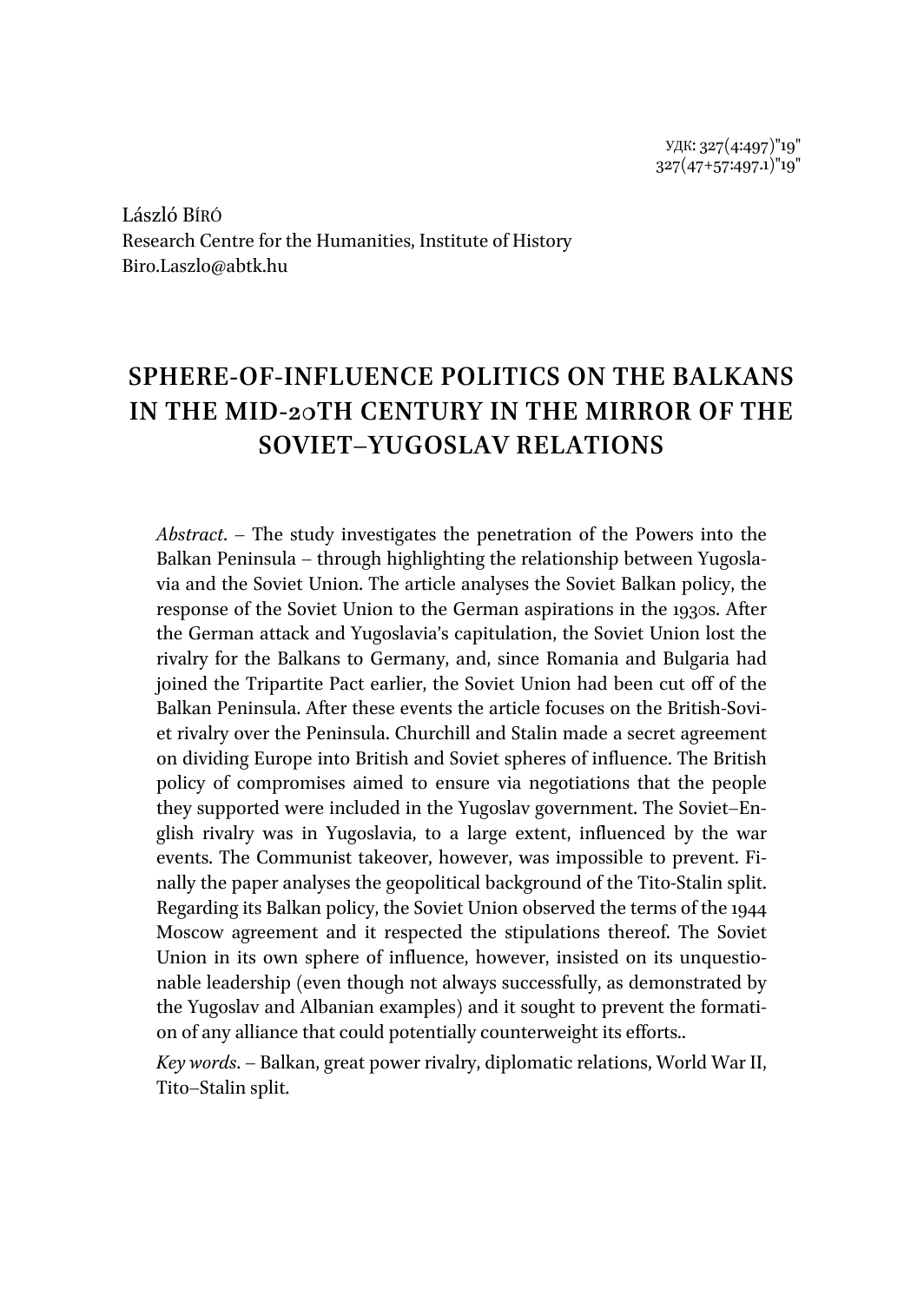Empires and great powers often aspire to gain influence in their neighbouring states. Partly they do so for reasons of security, that is, to create a buffer zone along their borders, while partly these efforts are motivated by possible economic advantages to be gained (markets, raw materials, concessions, capital outflow) by developing a certain political strategy. In the present paper we will be investigating the Balkans in the mid-20th century, a territory that has always been in the centre of competition among the great po $were.<sup>1</sup>$ 

In ancient times, the peninsula was part of the Roman Empire, and after the fall of Byzantium the Ottoman Empire took control of this strategically important region. In the power politics, the weight and role of the Ottoman Empire was taken into consideration for a long time. The decisions of the Congress of Vienna, taken with the cooperation of the defeated France, aimed to restore the balance of power in Europe among the five great powers and also implemented the principle of the great powers' responsibility. The Congress of Berlin that closed the Russo–Turkish War of 1877–1878 attempted to maintain the earlier equilibrium and to check the increasing Russian domination they sought following their victorious war. Despite all efforts, however, relations deteriorated between the Austro–Hungarian Monarchy and Russia, the two great powers that had competed and collaborated to control the Balkans, which, to a great extent, determined the composition of the European systems of alliances for decades to come. The great powers in Berlin abandoned the principle of the integrity of the Ottoman Empire and accepted the system of small states (recognized the sovereignty of Serbia, Montenegro, and Romania and the autonomy of the Principality of Bulgaria and Eastern Rumelia. This meant that these smaller players were also actively involved in the power games of the great powers.

In the early 20th century, the political equilibrium in Europe was upset by the shifting rankings of economic power; the mounting conflicts and the opposition of the military alliances culminated in the outbreak of World War I. During the post-war peace settlements, the security policy based on the balance of power and agreements made by the great powers was abandoned and gave way to the creation of small states; the great powers hoped that the French influence and the alliance of small states (Little Entente) would provide enough defense and guarantee against the revanchist aspirations of

<sup>1</sup> See for example: Ördögh, Tibor. A Balkán geopolitikai szerepe. In: Géczi, János. – András, Ferenc. (eds.). *Térátlépések*. Veszprém, PE MFTK Antropológia és Etika Tanszék, 2015. 265–280.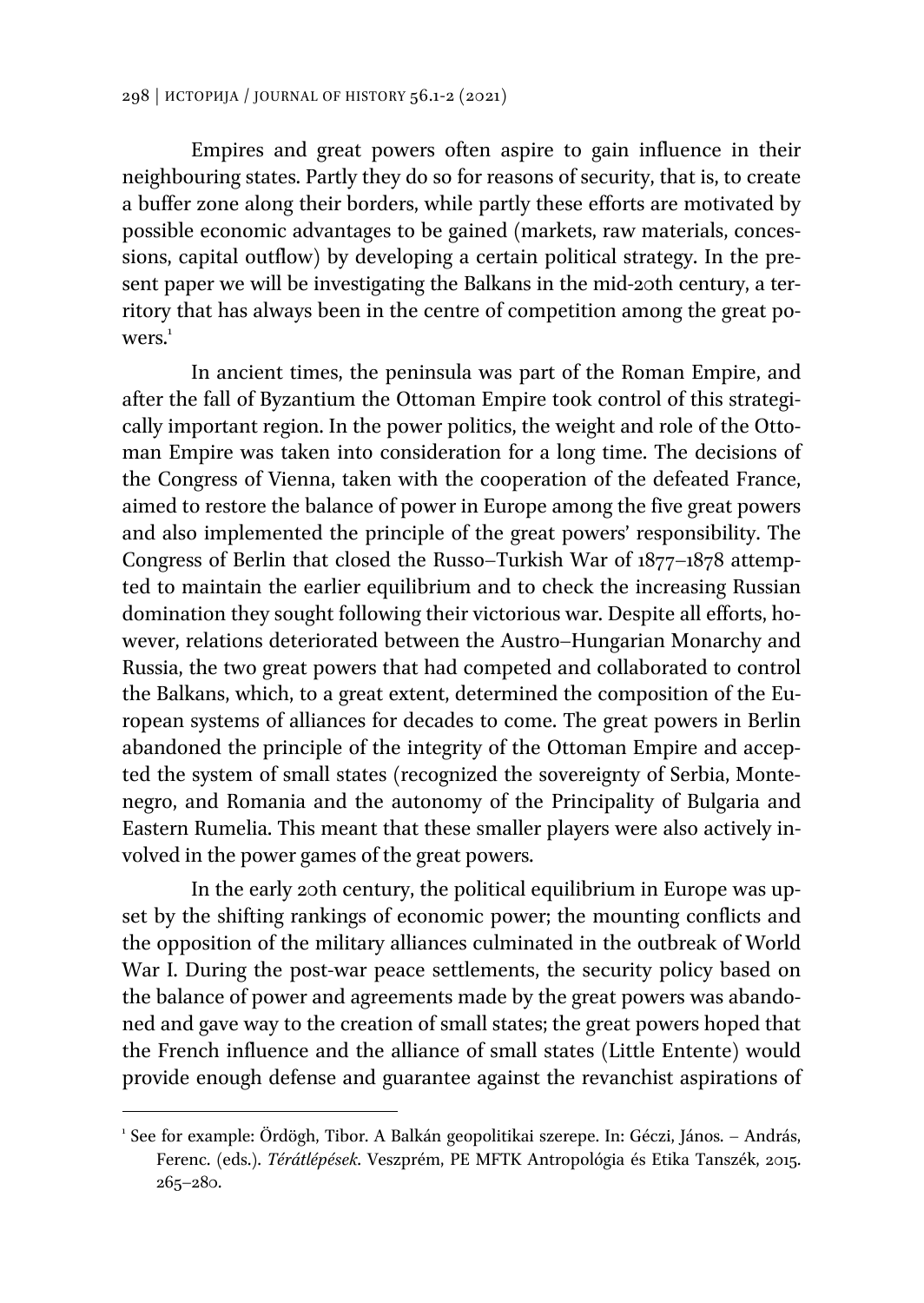the defeated states. Thus, a brand new order came to be in Europe: the Ottoman Empire had lost its European territories before the war, the Austro-Hungarian Monarchy was dissolved in order for Germany to lose its "natural" ally, and after the Bolshevik Revolution Russia also ceased to be a determining factor in European politics.

## GERMANY GAINS GROUND AND THE SOVIET RESPONSE

In the second half of the 1930s the great powers' competition to increase their control over the Balkans entered a new stage. Germany exerted ever increasing pressure on the small states of Central Europe and the Balkans first by developing mutually beneficial trade relations and then by assuming the role of arbiter in territorial feuds and in developing alliance systems. In the second half of the decade the actions of Germany and Italy aiming at territorial gains largely influenced the relations of the Balkans. The non-aggression pact of August 23, 1939 between the Germans and the Soviets (Molotov–Ribbentrop Pact) indicated that the European spheres of influence were about to be redefined. In regard to South-East Europe the Secret Protocol only recognized the interest of the Soviet Union in Bessarabia, yet it forecasted a change in relations where countries that were theoretically allies cooperated and rivalled with one another at the same time. As Yugoslavian Minister of Foreign Affairs Aleksandar Cincar-Marković put it in his telegram to the Yugoslavian diplomatic representatives abroad: In the flurry of events Russia assumed an important role to play in the Balkans and "will attempt to acquire Bulgaria, Yugoslavia and Turkey, (...) and the countries of the Balkan will try to find support in Russia to decrease the German pressure".<sup>2</sup>

Those in charge of the Yugoslavian diplomacy calculated (or hoped) in 1939–1940 that the Soviet Union would maintain the *status quo* on the Balkans and would not let Italy divide the Southern-Slavic state. Their hope was founded on reports sent by the Yugoslav diplomats abroad. In these they related that the Soviet Union wanted no significant territorial changes in the Balkans and desired that the peninsula remain neutral,<sup>3</sup> while they also gave

<sup>2</sup> Cited by: Petrović, Dragan. *Jugoslovenska politička javnost i SSSR 1922–1941*. Doktorska disertacija. Novi Sad, 2014. 602. http://nardus.mpn.gov.rs/bitstream/handle/123456789 /8137/Disertacija9352.pdf?sequence=1&isAllowed=y. (Published: Petrović, Dragan. *Kraljevina Jugoslavija i SSSR 1935–1941*. Beograd, Institut za međunarodnu politiku i privredu, 2017.) On the era see also: Hoptner, Jacob B. *Yugoslavia in Crisis 1934–1941*. New York, Columbia University Press, 1962.

<sup>&</sup>lt;sup>3</sup> Petrović. Op. cit. 614.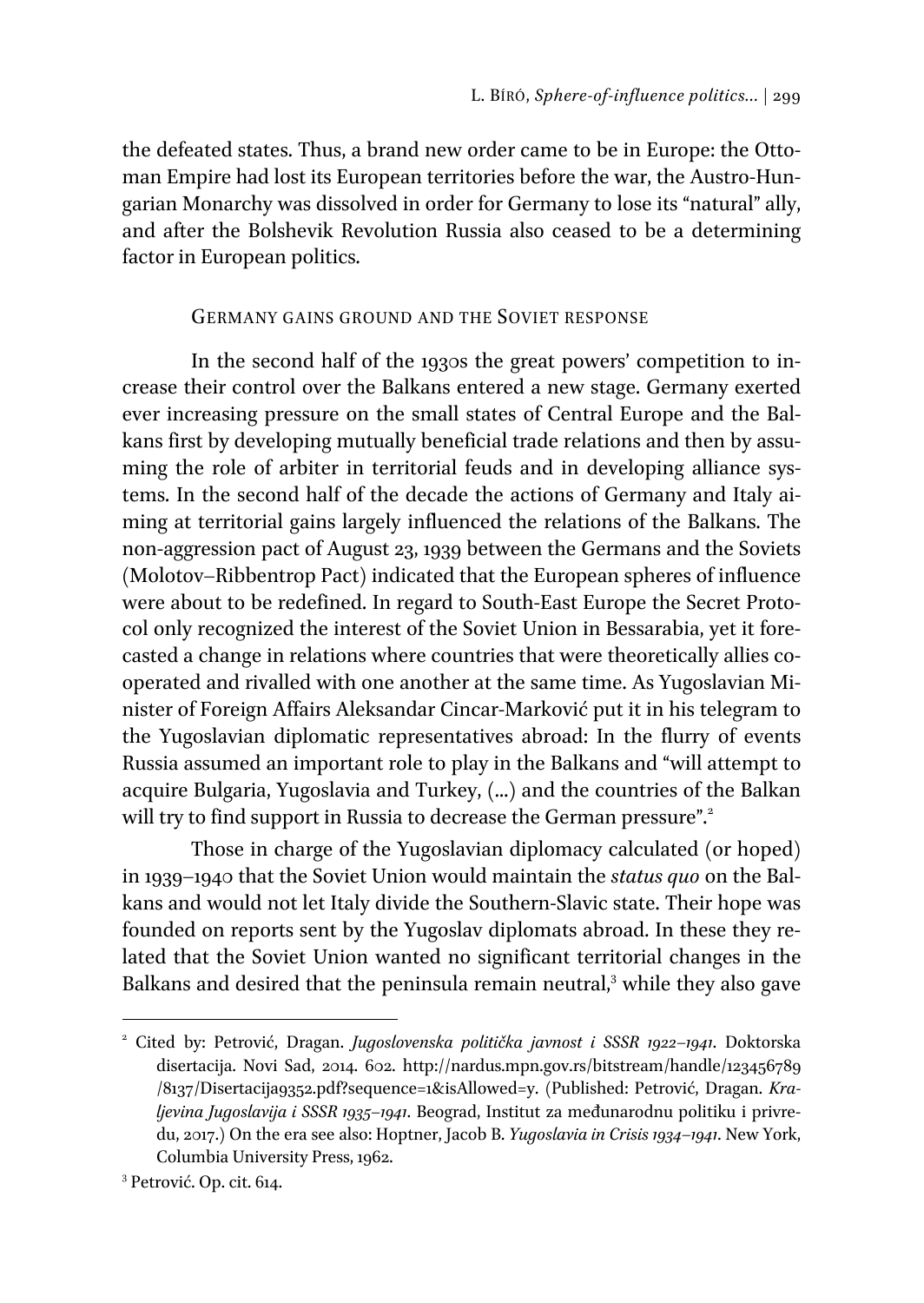information that the Soviet Union intended to do nothing on its own accord on the Balkans, especially if it was not in the interest of Germany.<sup>4</sup> In the summer of 1940 it became evident that after the collapse of the Western Front the international power relations had shifted, and Yugoslavia could rely only on Great Britain and possibly on the Soviet Union to protect them against the aspirations of Italy (this led to Soviet–Yugoslav arms transfer talks to be discussed later and, ultimately, to the assumption of diplomatic relations between the two countries). It was also clear that the Soviet Union would aspire to (or would be forced to) play a more significant part in the region.<sup>5</sup>

The Soviet Union also responded to the shift of balance in the international relations. The Soviet Union witnessed the strengthening of Germany, and therefore, following the territorial changes in Europe and during the German–Soviet negotiations of the spheres of influence, the country articulated its aspiration to increase its strategic influence on the Balkans. In the summer of 1940, the Soviet Union believed that the problems of Southeastern Europe were to be solved during the negotiations of the German– Italian–Soviet "triangle". Soviet Minister of Foreign Affairs, Vyacheslav Molotov communicated in various diplomatic memorandums and at several negotiations that the Soviet Union's main interests in the Balkans are in the countries next to the Black Sea. (The Soviets mostly supported Bulgaria against Romania, in the latter case they also mentioned territorial demands.) However, Molotov conspicuously avoided talking about Yugoslavia apart from vaguely mentioning that the relations between the two countries needed to be improved.<sup>6</sup> In the summer of 1940 the leadership of the Soviet Union was still convinced that Germany was interested in maintaining a good relationship with them and therefore was preparing to settle issues of foreign policy in collaboration with the Germans (even though the Germans, having disguised their true intentions were of a different opinion in Berlin).<sup>7</sup>

<sup>&</sup>lt;sup>4</sup> The telegram of Ivo Andrić, Yugoslav ambassador in Berlin is cited by: Petrović. Op. cit. 648.<br><sup>5</sup> Petrović, Op. cit. 661

<sup>&</sup>lt;sup>5</sup> Petrović. Op. cit. 661.

<sup>6</sup> Волков, Владимир Константинович. – Гибианский Леонид Янович (ред.). *Восточная Европа между Гитлером и Сталиным. 1939–1941 гг*. Москва, Индрик, 1999. 246–247. Chapter V. entitled Балканские проблемы в отношениях Советского Союза и Германии в 1940 г. was written by Vladimir Volkov (241–296.). On the different interpretations of the events of 1939–1941, see also: Случ, Сергей Зиновьевич. (ред. и сост.). *СССР, Восточная Европа и Вторая мировая война, 1939–1941. Дискуссии, комментарии, размышления*. Москва, Наука, 2007.

<sup>7</sup> Волков–Гибианский (ред.). Op. cit. 262.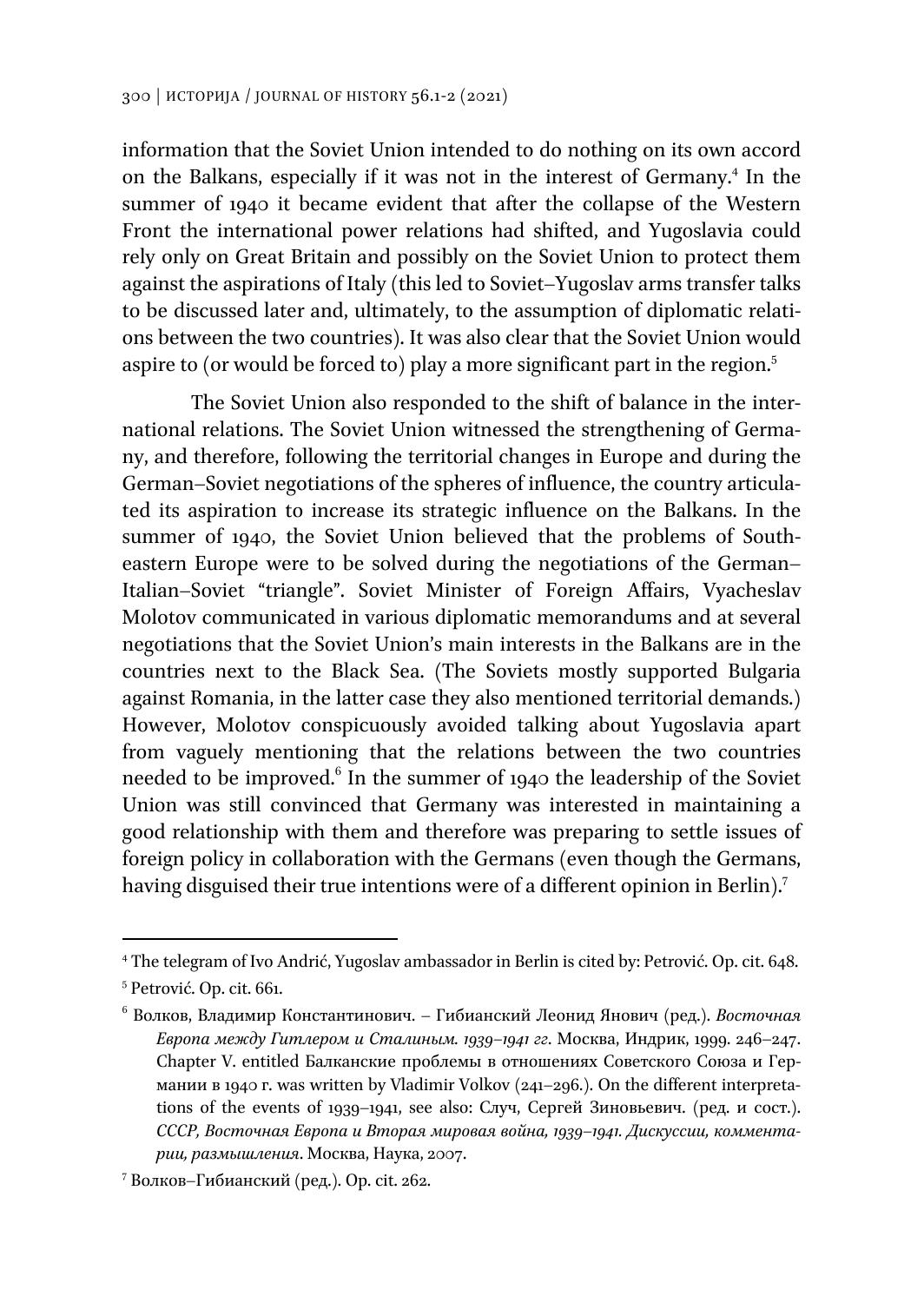By the autumn of 1940 the problems of the Balkans had manifested on the stage of international politics: the conflicts between the Greeks and Italians escalated and the negotiations about the territorial claims between Hungary and Romania and between Romania and Bulgaria had started. As a consequence of the Second Vienna Award of August 30, 1940, the Soviet Union was presented with *faits accomplis*, although the Soviet–German Pact of 1939 postulated preliminary negotiations regarding questions that concerned the interests of the Soviet Union. The way the decision was made indicated the ambiguity of the Soviet–German relationship as well as the intention of Germany to edge the Soviets out of the settlement of the Balkan issues. As a result, Moscow protested the developments, claiming that it gave no authorization or exclusive rights to Germany in the Danube Basin.<sup>8</sup>

On November 12–13, 1940, Molotov met Hitler and Ribbentrop in Berlin. The documents drafted in preparation of the negotiation show that the agenda had two main aims: to reveal the Tripartite Pact's countries intentions toward the "new Europe" (including Greece and Yugoslavia) and to make clear the interests of the Soviet Union (mainly in the Danube and the Black Sea region), the consideration of which could have served as the basis for a new German–Soviet Pact (establishing the spheres of influence). Molotov reported that the warm welcome and enthusiasm shown in order to encourage the Soviet Union to co-operate with the countries of the Tripartite pact had abated by the second day, when concrete issues were discussed, and the negotiation finally "failed to produce the desired result". Simultaneously, Germany was forging secret military plans (aiming to invade the Greek mainland territories by launching an offensive from Bulgaria and thus placing Turkey under pressure), and in doing so, the country completely disregarded the Soviet interests.<sup>9</sup> In his memorandum of November 25, 1940, Molotov expressed that the Soviet Union was ready to co-operate with the countries of the tripartite Pact, albeit on certain stringent conditions: he wanted Germany to recognize Soviet interests (naval bases in the region of the Bosporus and the Dardanelles, influence in Bulgaria and the increase of the area of Bulgaria). However, Germany did not respond to the memorandum and Bulgaria also rejected the Soviet aspirations.<sup>10</sup> A few days later, on December 18, 1940, Hitler issued Directive No. 21 Operation Barbarossa, in which he ordered the leadership of Wehrmacht to work out in detail the plans for a total war against

 $8$  Волков–Гибианский (ред.). Op. cit. 265–268.

<sup>&</sup>lt;sup>9</sup> Волков-Гибианский (ред.). Op. cit. 272-278.

 $10$  Волков–Гибианский (ред.). Op. cit. 290–292.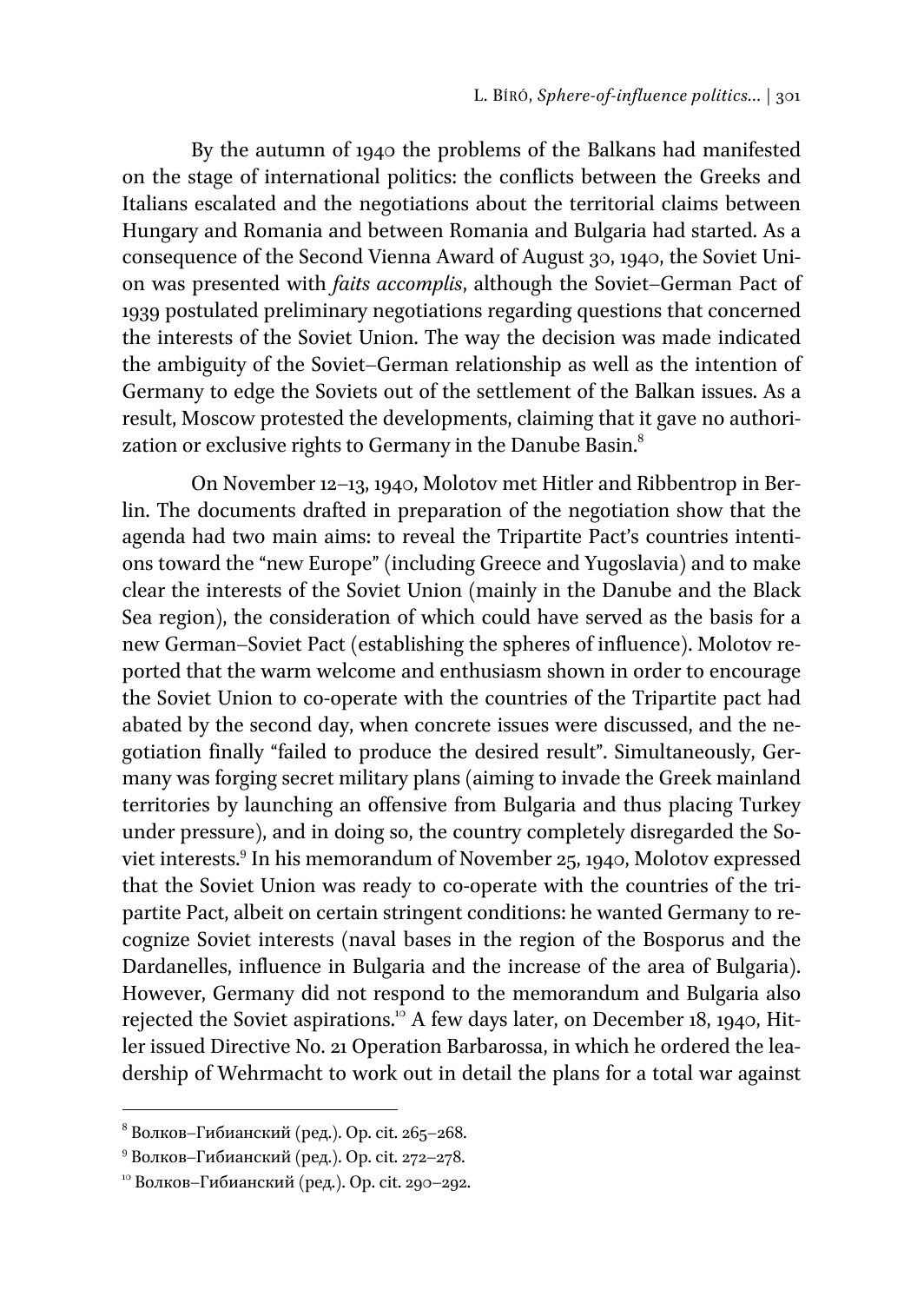the Soviet Union. This virtually marked the end of the German–Soviet joint plans, and the two countries' co-operation and mutual respect for each other's spheres of influence was over.

Compared with the other countries of the Balkan Peninsula, Yugoslavia appeared later as a significant factor in Soviet foreign policy. Partly because of the country's geographical location, as the Southern Slavic state did not border on the Soviet Union and partly because Yugoslavia – unlike the other Balkan countries – established diplomatic relations with Soviet Union only significantly later. Besides, the Soviet state had no particular interests in the West Balkan, as opposed to the region along the Mediterranean Sea and on the East Balkan region.<sup>11</sup>

The development of diplomatic relations between the Soviet Union and Yugoslavia was hindered by differences in ideology and mutual distrust. For a long time, Soviet politics had been governed by two main aspects: on the one hand, the Ministry of Foreign Affairs tried to act within the customary diplomatic framework, on the other hand it was characterized by the illegal activity of the Communists, who – with the help of the Comintern, among others – propagated the world revolution and promoted the confederation of workers and peasants on the Balkan Peninsula. These latter goals did not help to build trust in Belgrade. By the mid-1920s, Moscow had come to terms with the fact that there would be no revolution in the Balkans and after Hitler had come into power, the Soviets thought that keeping the Yugoslav state as one entity would be a more beneficial solution. It was then that they started to aspire to develop diplomatic relations with the country.<sup>12</sup>

However, due to the objections of the Yugoslav government, the Soviet Union had to wait until 1940 to build these relations. Only in the mid-1930s, after the strengthening of Germany, did relations start to form: in London, 1933, both countries signed the Conventions for the Definition of Aggression, then the states of the Little Entente soon recognized the Soviet Union, but Yugoslavia refused to do so. On May 11, 1940, the two countries signed a trade agreement; diplomatic relations were established on June 24, 1940, in

<sup>&</sup>lt;sup>11</sup> Волков–Гибианский (ред.). Op. cit. Chapter IX., Югославия перед лицом фашистской агрессии и Советский Союз was written by Leonid Gibiansky (405–504.). 12 Романенко, Сергей Александрович. *Между «пролетарским интернационализмом» и* 

*<sup>«</sup>славянским братством». Российско-югославские отношения в контексте этнополитических конфликтов в Средней Европе (начало ХХ века – 1991 год)*. Москва, Новое литературное обозрение, 2011. 153–251.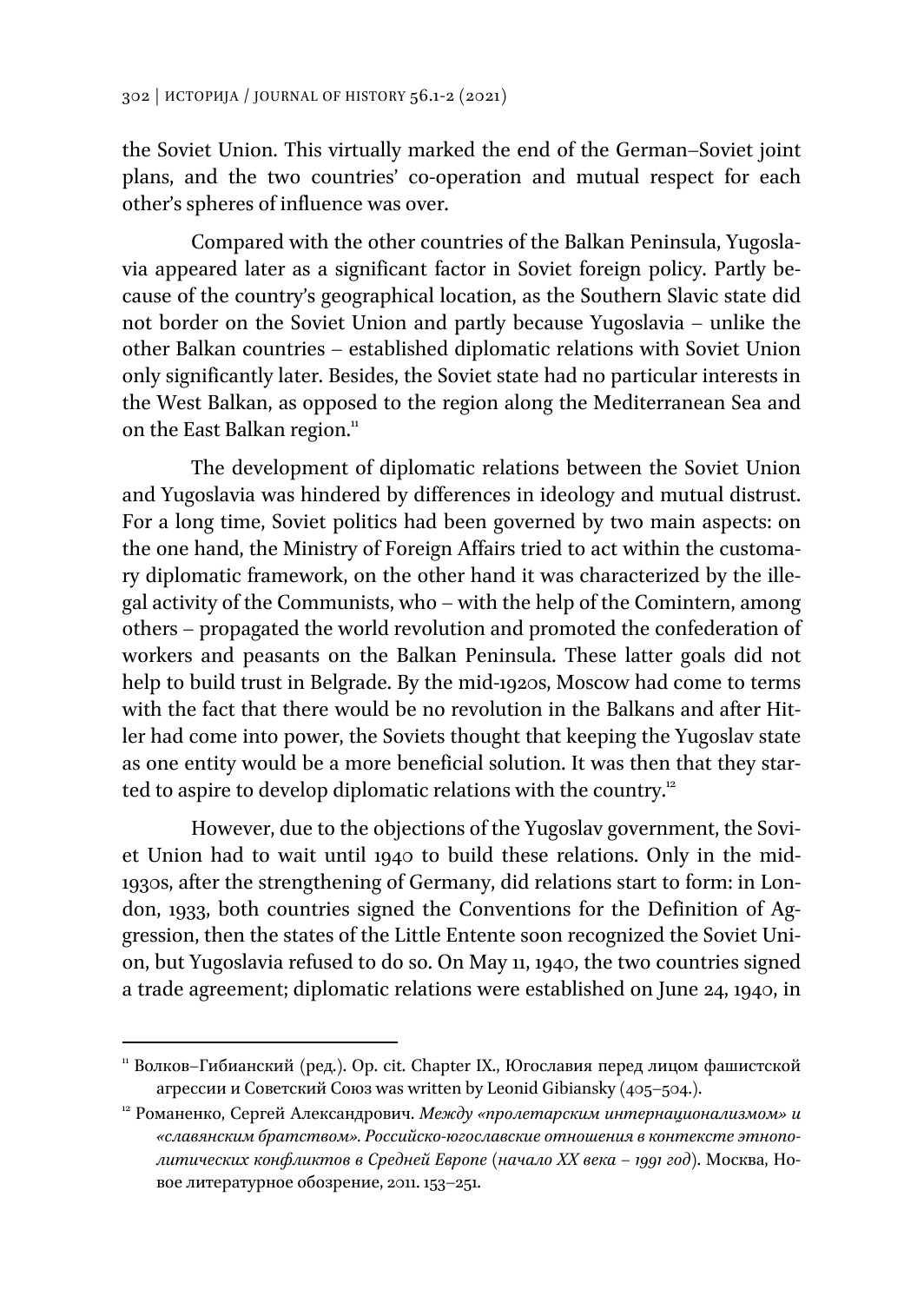a situation when Yugoslavia, concerned about possible Italian and German aggression, was seeking to find an ally at any cost. $13$ 

It was also in the interest of the Soviet Union to maintain the Yugoslavian independence, partly because the USSR had no significant influence in the other Balkan countries either; furthermore, the Soviets were concerned as the Central European countries were making overtures toward the Axis Powers and then joined those. In the autumn of 1940, the main foreign political ambition of the Soviets was to hinder the speedy development of the German system of alliance without the deterioration of the Soviet–German relations and without England's gaining more influence on the Balkans.<sup>14</sup> The Hungarian–Yugoslav Treaty of 'Everlasting Friendship' was interpreted in the Soviet Union as Yugoslavia's gesture toward Germany and as another step in the process of the country's overturning to the Axis Powers. The German–Yugoslav trade agreement was viewed in much the same way.<sup>15</sup>

Yugoslavia also faced a dilemma as to what country and in what manner to choose as its patron in order to keep its territorial integrity. The Soviet Union was far from the Balkans, unlike the Germans who had approached the Southern Slavic state; furthermore, Belgrade thought that Moscow was relying on their rival, Bulgaria in shaping the Soviet Balkan-policy. (However, in October–November, 1940, negotiations were on-going between the Soviet Union and Yugoslavia about an arms deal.)<sup>16</sup> It seemed that England could hardly save Greece, which had far more significance for England and Yugoslavia received but words of encouragement to support their resistance. In the meantime, Germany exerted great pressure on Yugoslavia to join the Tripartite Pact: On November 28–29, 1940, Minister of Foreign Affairs Cincar-Marković made a visit at the Berghof. During the negotiations Hitler demanded that Yugoslavia joined the Axis Powers. In return he made a vague promise to fulfil the long-standing ambition of Yugoslavia to gain Saloniki. When making their decision, the Yugoslav leaders wanted to make sure that their state suffered no disadvantages compared with the other neighbouring small states as a result of Germany's plans.

<sup>13</sup> Živković, Aleksandar. *Jugoslovensko-sovjetski odnosi 1939–1941. godine*. Beograd, Filip Višnjić, 2016. 14 Волков–Гибианский (ред.). Op. cit. 414–415.<br><sup>14</sup> Волков–Гибианский (ред.). Op. cit. 430.

<sup>&</sup>lt;sup>16</sup> On the Yugoslav dilemmas and the negotiations of the Yugoslav missions with the Soviets, see also: Bjelajac, Mile. "Pokušaj strateškog oslanjanja na SSSR 1939–1941". *Vojnoistorijski glasnik* 56.1–2 (2006), 41–66.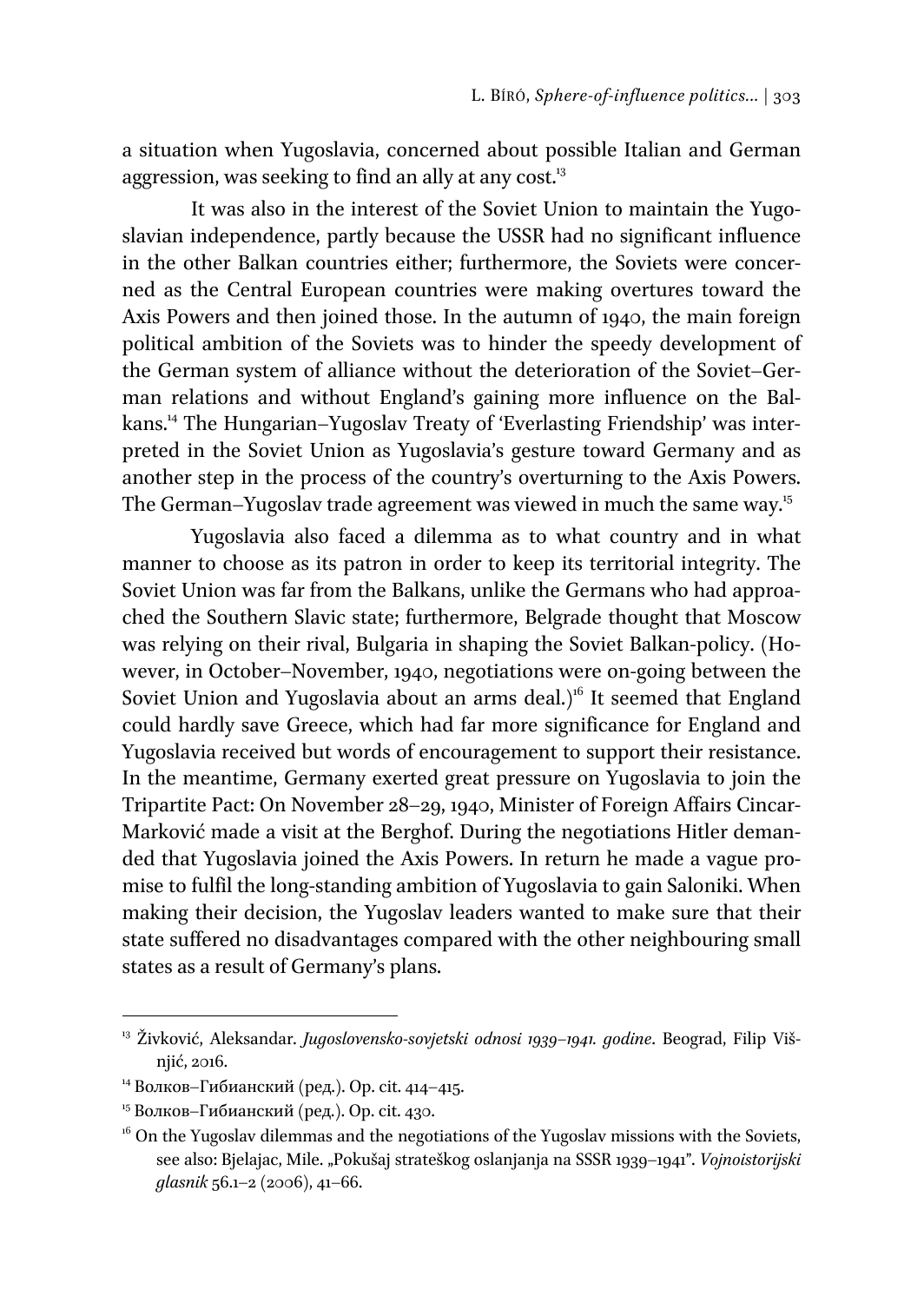#### 304 | ИСТОРИЈА / JOURNAL OF HISTORY 56.1-2 (2021)

After prolonged diplomatic pressure the Yugoslav regency, convinced that they would opt for the 'lesser evil' decided to sign the Tripartite Pact (three ministers resigned in protest). On March 25, 1941, the representatives of Yugoslavia signed the Pact in Vienna. The agreement included four secret clauses: Italy and Germany would respect the sovereignty and the territorial integrity of Yugoslavia; the Axis powers would neither attempt to get Yugoslavia involved in the war, nor request any military assistance; the Axis Powers would seek no permission to transport troops across Yugoslavia; and at the demarcation of the borders on the Balkans, they would take into consideration the Yugoslav interests (particularly in Greece).<sup>17</sup> In the meantime, England attempted to convince the Soviet Union to support Yugoslavia; the Kremlin, however, refrained from any intervention, as the Soviets believed that the Yugoslav accession to the Pact was already decided. At the same time the Soviets secretly sent a message to the Yugoslav Communists, telling them to prepare for the resistance.<sup>18</sup>

Following the signing of the Pact, during the night of March 26–27, 1941, a military *coup d'état* led by Generals Dušan Simović and Borivoje Mirković took place in Belgrade; the rule of the Crown Council and the government of Dragiša Cvetković were overthrown. A new government, under the leadership of General Simović was formed. In spite of the fact that the new government refused to withdraw from the Tripartite Pact, in the Soviet Union it was believed and regarded as a positive development that an anti-German turn took place in Yugoslavia and that the new government seemed to have distanced itself from the Axis Powers. Certain Soviet leaders entertained the idea that the Yugoslav turn might result in Germany turning against Greece first, which might delay the German offensive against the Soviet Union.

On the eve of March 27, following the regime change in Belgrade, Hitler made his decision: He issued Directive no. 25 in which he ordered the attack against Yugoslavia and the annihilation of the Yugoslav state. The Yugoslav intelligence services reported German troop movements and the Yugoslav government took desperate measures to stop the German offensive. In the increasingly hopeless situation, the Yugoslav diplomacy expected to receive help from the Soviet Union. On April 3 the Yugoslav diplomats in Moscow proposed a military agreement which would have granted an obligation

<sup>&</sup>lt;sup>17</sup> Волков–Гибианский (ред.). Op. cit. 455. From the Hungarian literature, see: Major, Nándor. Jugoszlávia a második világháborúban. *Múltunk* 50.1. (2005), 37–43. 33–88. 18 Волков–Гибианский (ред.). Op. cit. 460.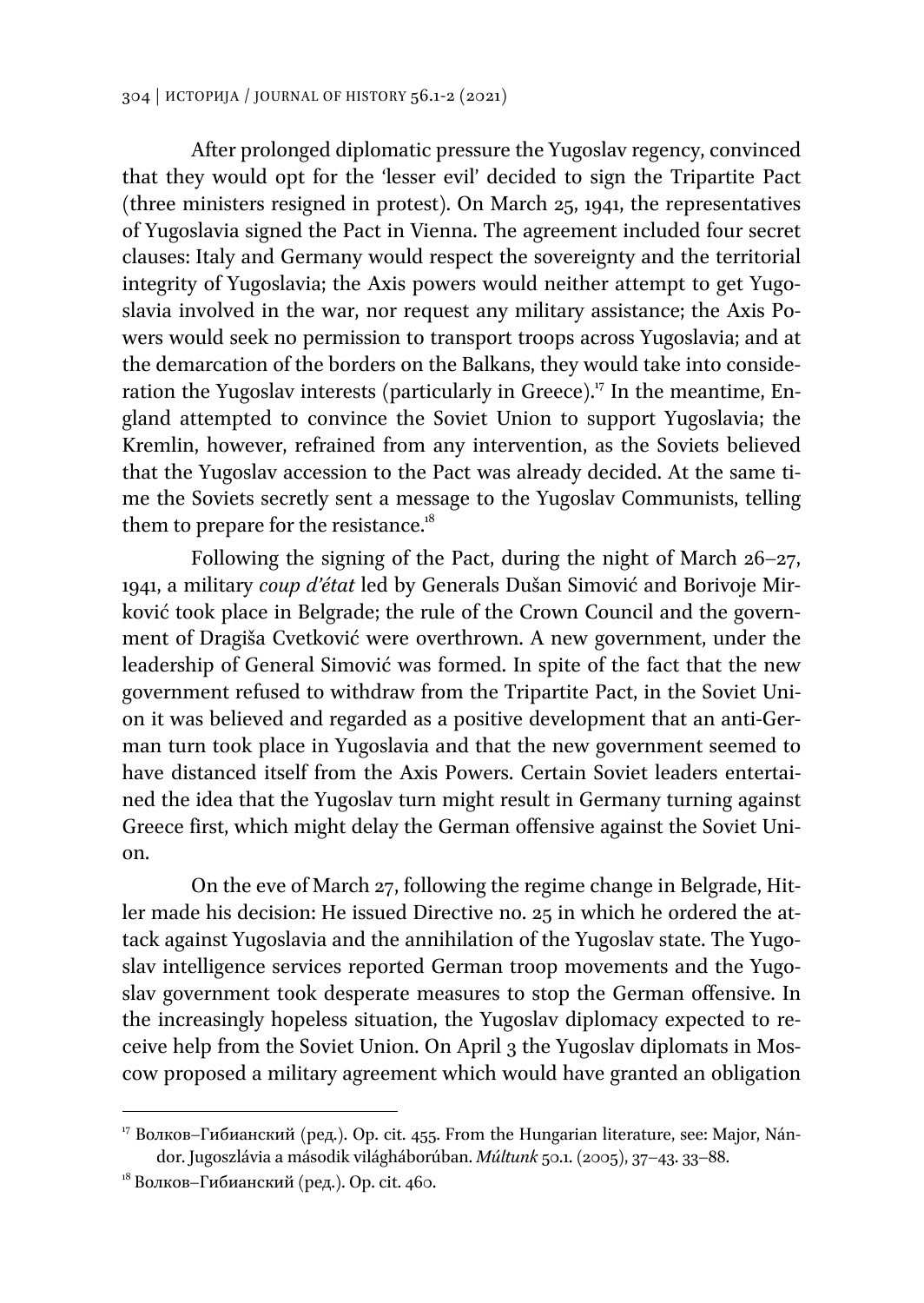for military assistance in the case of an offensive launched by a third country (by this, they virtually placed Yugoslavia under the protection of the Soviet Union). However, the Soviets offered only a treaty of friendship and non-aggression, committing themselves to pursue a neutral policy and not to support the aggressor state. The Soviet leadership wanted to avoid the clash with Germany, and did not want to be the first to break the Pact of 1939.<sup>19</sup> Finally, during the night of April 5–6, the parties signed the Treaty of Friendship and Non-aggression,<sup>20</sup> in which the term 'policy of neutrality' had been omitted, as the Soviets understood it would make the impression as if "they washed their hands".

Considering the fact that the next morning, on April 6, German troops invaded Yugoslavia, the treaty had no substantive significance. The question naturally arises: what could have prompted the Soviet leadership to sign a treaty that could potentially escalate the conflict with Germany? On the one hand, by this gesture Stalin was hoping to make Hitler refrain from attacking Yugoslavia and he hoped that this way the disputed questions of the Black Sea and the Balkan region would be decided through negotiations.<sup>21</sup> On the other hand, it may have seemed favourable to the Soviet Union if the Germans launched their offensive toward the Balkans, rather than against the East. These days, however, owing to the news about Germany's plan to attack the Soviet Union, a turn took place in the Soviet politics: they were calculating on the possibility that anti-German actions could be conducted in Greece and Yugoslavia, partly with the help of the English.<sup>22</sup> After the negotiations in Moscow, the Soviet Union also suggested to Yugoslavia to establish contacts with the English and also urged the negotiations to be started on the Soviet arms transports.<sup>23</sup>

The Soviet Union did not expect Germany to launch such a speedy offensive against Yugoslavia. Although the Soviets did not endorse Germany's actions on the Balkans, they did not wish to refrain from the 1939 Pact, nor

<sup>&</sup>lt;sup>19</sup> Волков–Гибианский (ред.). Op. cit. 480.<br><sup>20</sup> Cvetković, Slavoljub. "Jugoslovensko-sovjetski pregovori 1941. o zaključenju ugovora o prijateljstvu i nenapadanju." *Vojnoistorijski glasnik* 41.1. (1991), 11–26. On the documents of the Yugoslav–Soviet relations, see: Petranović, Branko. (prired.). *Odnosi Jugoslavije i Rusije (SSSR) 1941–1945. Dokumenti i materijali*. Beograd, 1996. 21 Гибианский, Леонид Янович: Советский Союз и сербский военный переворот 27 мар-

та 1941 года: Историческая действительность, мифы, загадки. In: Никифоров, Константин Владимирович. (ред.). *Из истории Сербии и русско-сербских связей: 1812– 1912–2012*. Москва, Институт славяноведения РАН, 2014. 210–264. 22 Волков–Гибианский (ред.). Op. cit. 484.

<sup>23</sup> Гибианский. *Советский Союз и сербский военный переворот*. Op. cit. 254.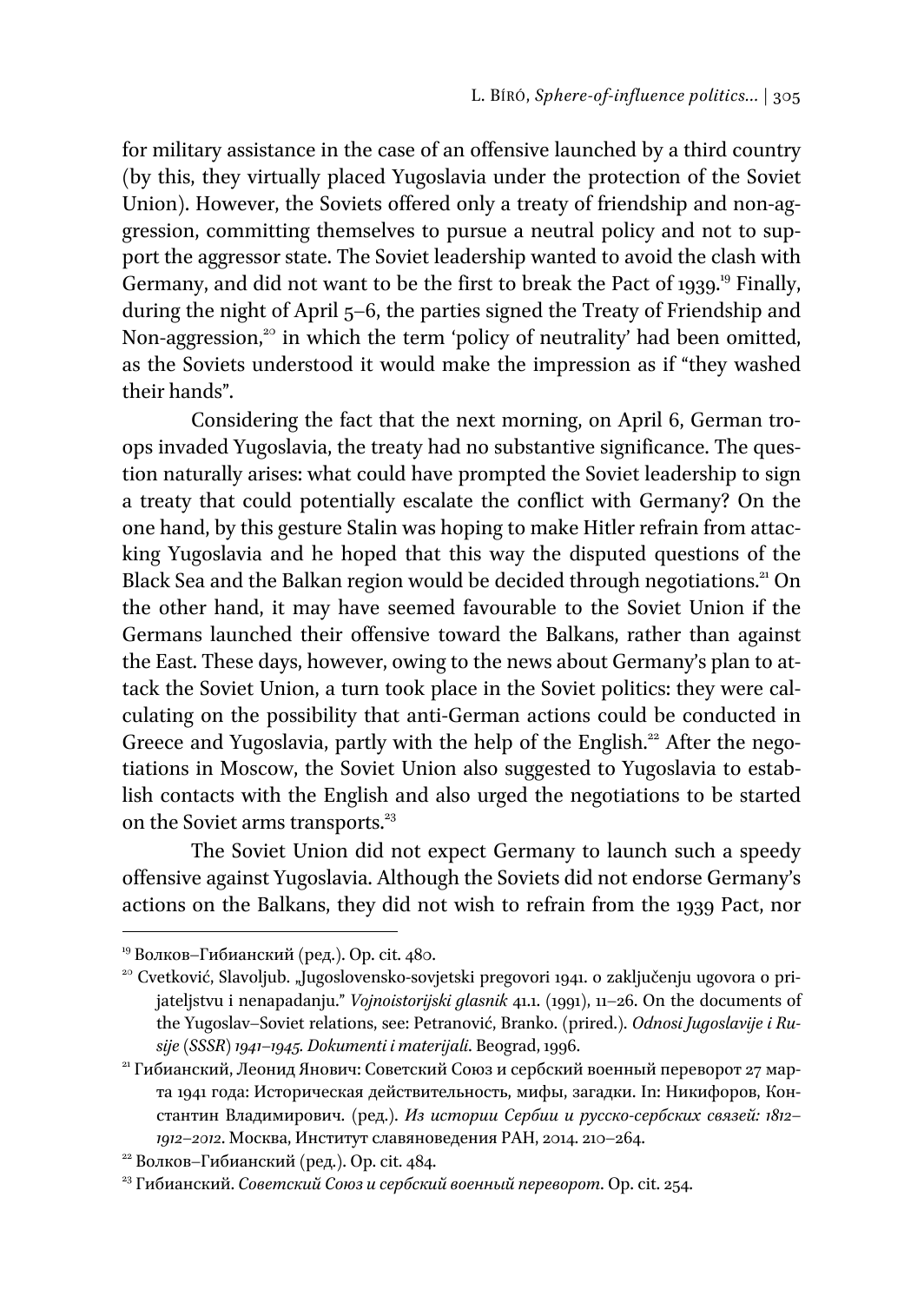did they want to side with England (while Germany's offensive against the Balkans meant for the Soviet Union that no German–English compromise could be reached, whatsoever). Seeing the rapid victory of the Germans, the Soviet diplomacy found it prudent to resolve the tension with Germany caused by the Soviet–Yugoslav negotiations and treaty; thus The Soviet Union made no objection to the German aggression against Greece and Yugoslavia, and accepted the territorial changes on the Balkans. All Molotov said to Friedrich Schulenburg, German ambassador in Moscow was: "It is very sad that, despite all efforts, expansion of the war, therefore, turned out unavoidable".<sup>24</sup> Ultimately, after the German attack and Yugoslavia's capitulation, the Soviet Union lost the rivalry for the Balkans to Germany, and, since Romania and Bulgaria had joined the Tripartite Pact earlier (on November 23, 1940 and March 1, 1941, respectively), the Soviet Union had been cut off of the Balkan Peninsula.

## SOVIET–ENGLISH RIVALRY DURING WORLD WAR II

The German attack against the Soviet Union marked a new phase in the history of the war: the German–Soviet Pact, which had always allowed several interpretations, broke up; and the declaration signed by 26 states during the Washington Conference laid the foundation of the United Nations and also facilitated the anti–Hitler alliance of the "Big Three". All this also meant that once the Allies defeated Germany, a new peace system would be worked out. The preparation for the new system of great powers took place in the spirit of simultaneous cooperation and rivalry; this ambiguity hallmarked the politics and relations of the Allies. A perfect illustration of this spirit is the Balkans, or, more precisely, Yugoslavia: here the local forces that had emerged victorious from the power struggle simply 'overwrote' the agreements of the great powers and chose themselves which bloc the country should belong to.

On April 17, 1941, the Kingdom of Yugoslavia capitulated never to be reborn again.25 Two days earlier King Peter II and the Simović government

<sup>&</sup>lt;sup>24</sup> Волков–Гибианский (ред.). Op. cit. 500.

<sup>25</sup> A detailed interpretation of WWII from a Serbian aspect: Petranović, Branko. *Srbija u Drugom svetskom ratu 1939–1941*. Beograd, Vojnoizdavački i novinski centar, 1992. See also: Никифоров, Константин Владимирович (ред.). *Югославия в ХХ веке. Очерки политической истории*. Москва, 2011. 305–522. (Chapter entitled Югославия в период Второй мировой войны.) On the Soviet Union's Yugoslavia policy and the Soviet support see also: Романенко. Op. cit. 314–418.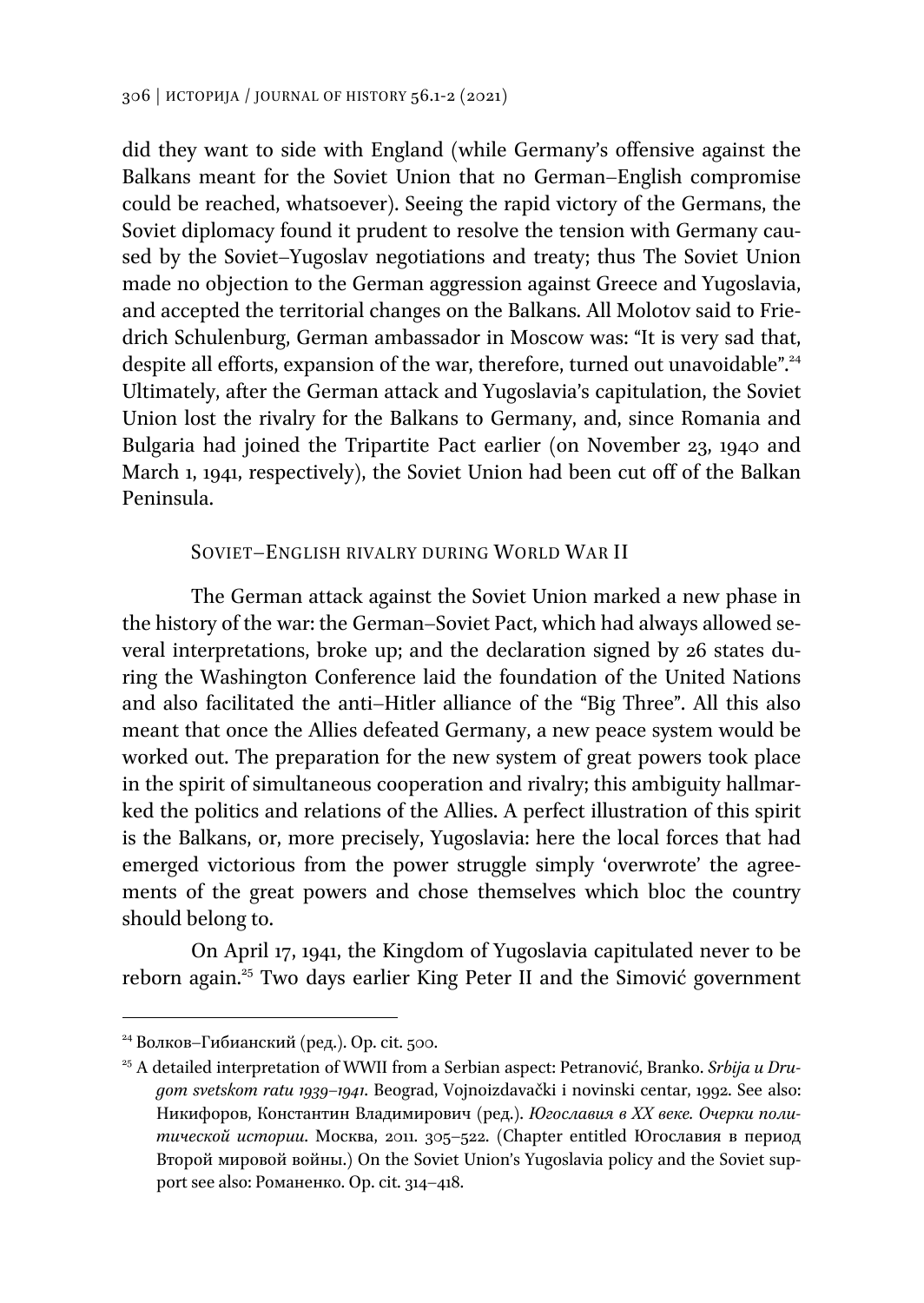fled to Greece (and later to London through Jerusalem). During the final phase of the war the return of the king and of the government, and the establishment of a new government of unity became parts of the great power agreements. The Anglo-Saxon powers had long supported the Yugoslav government-in-exile; in 1942 the United States of America and the Yugoslav government-in-exile signed a military cooperation and assistance agreement and then concluded a lend-lease agreement. Immediately after the collapse of the South-Slav state the Soviet Union broke official diplomatic relations with the Yugoslav government-in-exile; however, the ties were not completely severed. Following the German offensive against the Soviet Union, the Soviet government faced a new situation. On July 17, 1941, the Soviets restored diplomatic relations with the government-in-exile, which meant that the Soviet Union stood for Yugoslavia's (territorial) integrity. The relations with the government-in-exile were of varying intensity, and after the Soviet Union had recognized the Anti-Fascist Council of National Liberation of Yugoslavia (AVNOJ) on December 15, 1943, these relations cooled significantly.

Several resistance movements started in 1941 in Yugoslavia. Colonel Draža Mihailović, who had been Minister of the Army of the government-inexile, refused to recognize the capitulation of the Yugoslav army and started to organize the royalist resistance and the Chetniks at Ravna Gora. However, the royalist resistance movement that was also supported by the English, never won much appreciation in the Soviet Union, and later, following the Tehran Conference, the concepts regarding the establishment of the Yugoslav state to be reorganized also fell on deaf ears in Moscow. The other movement proved to be much better organized: following the orders of the Comintern, on June 27, 1941, the High Command of the National Liberation Army and Partisan Detachments of Yugoslavia was founded with its seat in Belgrade. Josip Broz Tito became Commander-in-Chief and all members of the Political Committee of the Communist Party of Yugoslavia (CPY) were in the command. Then the CPY issued a resolution on armed resistance against the Fascist invasion. From August the Soviet Union officially started to support the Partisan movement, but it did not yet mean that the Soviets would break the official relations with the government-in-exile. For a while the Soviets only encouraged the Partisans to fight against the invaders and believed that the question of the "social revolution" could be discussed in a timely manner after victory was achieved. The Soviets also tried to restrain the Partisan efforts, as they were in contact with the government-in-exile, as well. Despite the friendly advice, the AVNOJ established in Bihać on the night of November 26– 27, 1942, served not only as an organization to lead the fight for liberation,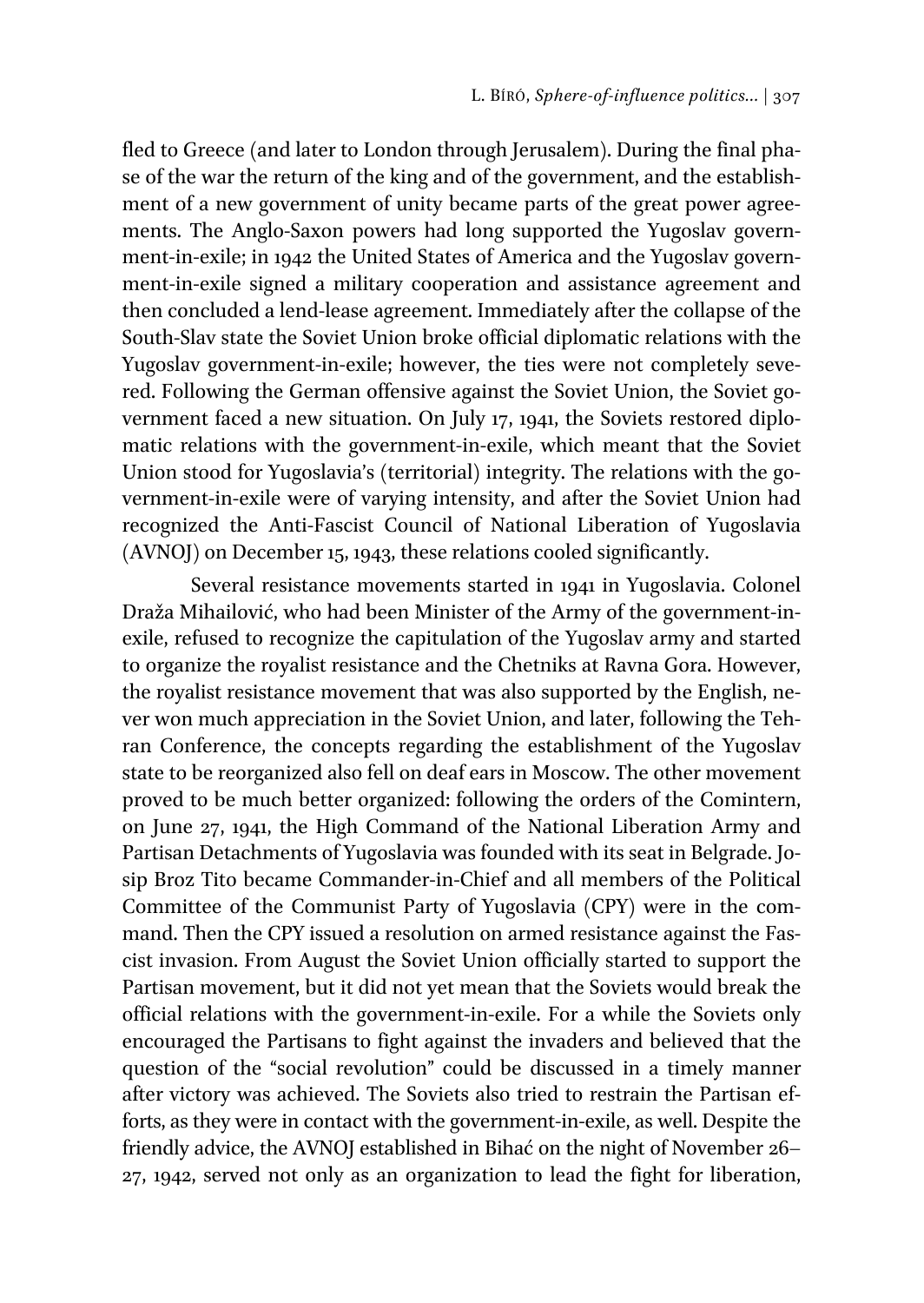but it also wished to achieve certain political goals as a representative body. The majority of the 52 members of the Council were Communists, but some members were from other parties while others had no party affiliation. Moscow also cautioned the Communists and the AVNOJ to be moderate: the instructions from the Comintern emphasized that the AVNOJ should not be another executive body standing in opposition to the government-in-exile, and the questions regarding the Monarchy and the system should be raised only after the defeat of the Italian–German coalition and the full liberation of the country.<sup>26</sup>

Out of the two resistance movements, the Communist-led Partisan movement proved more efficient (both against the Germans and the other resistance forces that followed different ideologies). Following the Italian capitulation, in August–September, 1943, the Partisan army disarmed most of the Italian divisions on Yugoslav territories; as a result, their armament improved significantly and by the end of the year they had become a 300 thousand strong, organized army. Its growing significance is illustrated by the fact that in September 1943 an English mission contacted the movement; this signified the de jure recognition of the people's liberation movement. Fitzroy MacLean already suggested that Great Britain should support the Partisans rather that the Chetniks (what is more, he called back the English government's military mission from the Chetniks and ceased to provide financial support to them). The shift in the attitude of the English was caused by the changing war situation, the military power of the liberation movement and the weakness and compromised state of the forces led by Mihailović and it also entailed the development of a new political tactics aiming to protect the English interests. The English aspired to protect their positions and interests on the Balkans and in certain parts of Central Europe by pursuing a "policy of compromises", by reducing the influence of the Communists and forcing them to make concessions and by organizing the moderate civilian forces. In this respect, the "policy of compromises" was not a particularly Yugoslav phenomenon; the reason why the English opted for this policy was that they had had no sufficient military power in the Balkans.<sup>27</sup>

Meanwhile, the liberation movement set out to realize its political and social ambitions, such as the renewal of the joint state of the South Slavic peoples as a federation and the Socialist transformation of the country's social

<sup>26</sup> Dimić, Ljubodrag. – Životić, Aleksandar. *Napukli monolit. Jugoslavija i svet 1942–1948*. Beograd, Arhipelag, Službeni glasnik, 2012. 14–15.<br><sup>27</sup> Dimić–Životić. Op. cit. 17–18.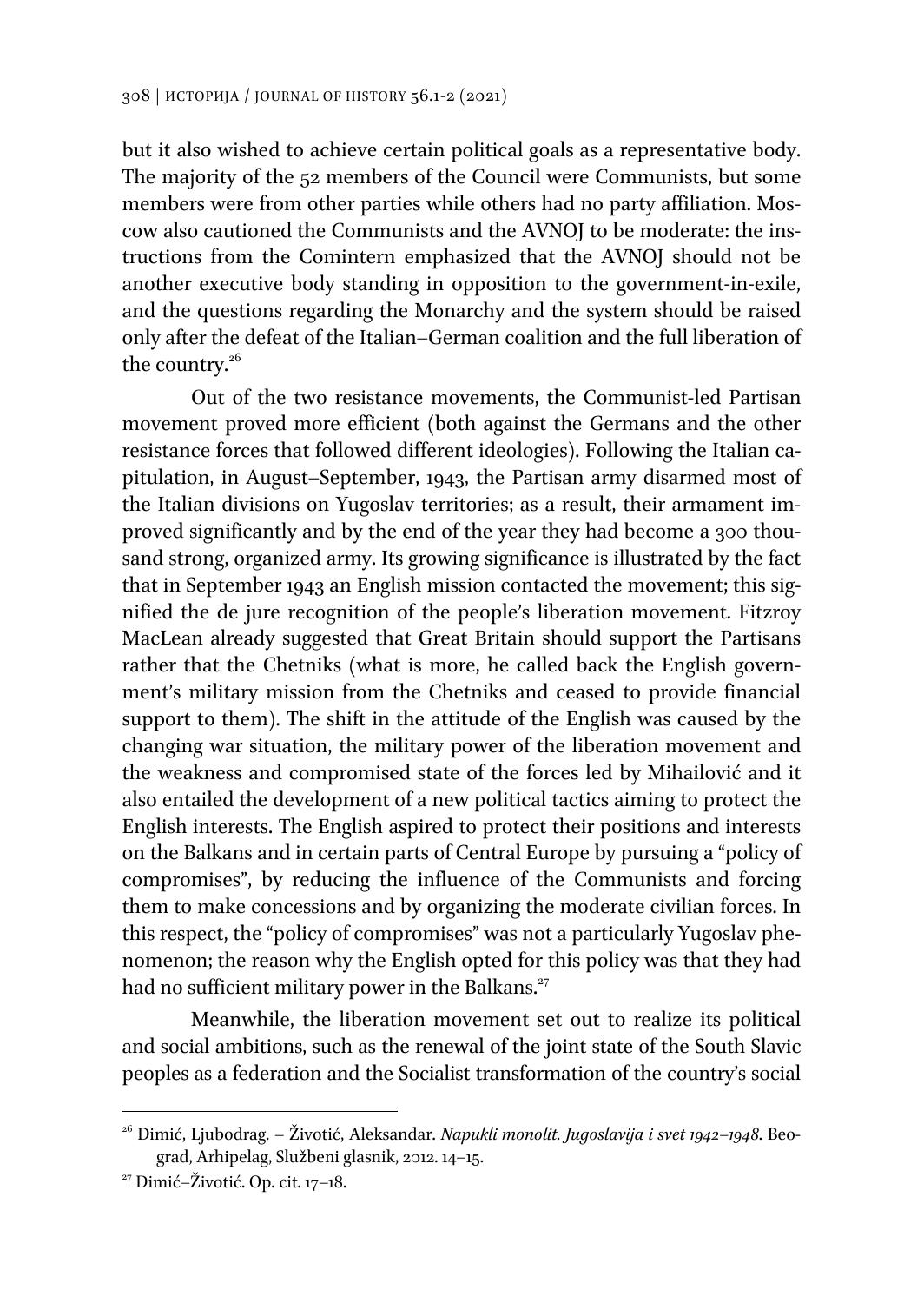conditions. In the night of November 29–30, 1943, the AVNOJ became the supreme legislative body and formed a government by the name Yugoslav National Committee of Liberation (YNCL), under the leadership of Tito. The AVNOJ refused to recognize the legitimacy of the government-in-exile, and they decided that the fight against the invaders had to be increased and Peter II might not return to the country until the end of the war. While the Partisans received a remarkable amount of support from both England and the Soviet Union, they never tried to hide the fact that they regarded the latter country as their ideal. The Communist Partisan leaders took oaths of allegiance during their visits in Moscow. What also showed the international recognition of the liberation movement was that at the Tehran Conference (November 28 – December 1, 1943) the Allies agreed to support the movement with every means at their disposal. On December 15, 1943, Great Britain and the United States recognized Tito as an independent allied commander of equal standing, the Soviet Union regarded the Committee of Liberation as the one and only government of Yugoslavia and simultaneously broke relations with the government-in-exile in London.

The British policy of compromises aimed to ensure via negotiations that the people they supported were included in the Yugoslav government. To that end, on May 17, 1944, certain changes took place in the governmentin-exile. Ivan Šubašić, the last Ban of Croatia, who had condemned Greater Serbian aspirations, was appointed Prime Minister, while Mihailović was left out of the new cabinet. During the summer and autumn, Churchill pressured Tito and Šubašić, and the two started negotiations on several occasions at different locations. In June, on the island of Vis they agreed to cooperate and in August, in Italy, the Šubašić government issued a statement in which they recognized the temporary governance of the AVNOJ and the people's liberation army as the force that continued the fight against the invaders. However, on August 12–13, 1944, in Naples, Tito refused to accept Churchill's proposal to unite with the government-in-exile.<sup>28</sup>

The Soviet–English rivalry was, to a large extent, influenced by the war events. On September 22, 1944, the troops of the Red Army crossed the Danube and reached Yugoslavia via Romania. The Soviets and the Yugoslav government agreed on close military cooperation during Tito's first official visit to Moscow on September 21–28. On this occasion Tito also made clear

<sup>&</sup>lt;sup>28</sup> For more information on this see: Dimić, Ljubodrag, *Jugoslavija i hladni rat. Ogledi o spoljnoj politici Josipa Broza Tita (1944–1974)*. Beograd, Arhipelag, 2014. 33–67. (Chapter entitled Jugoslovensko-sovjetski odnosi: pogled diplomata sa Zapada, 1944–1946.)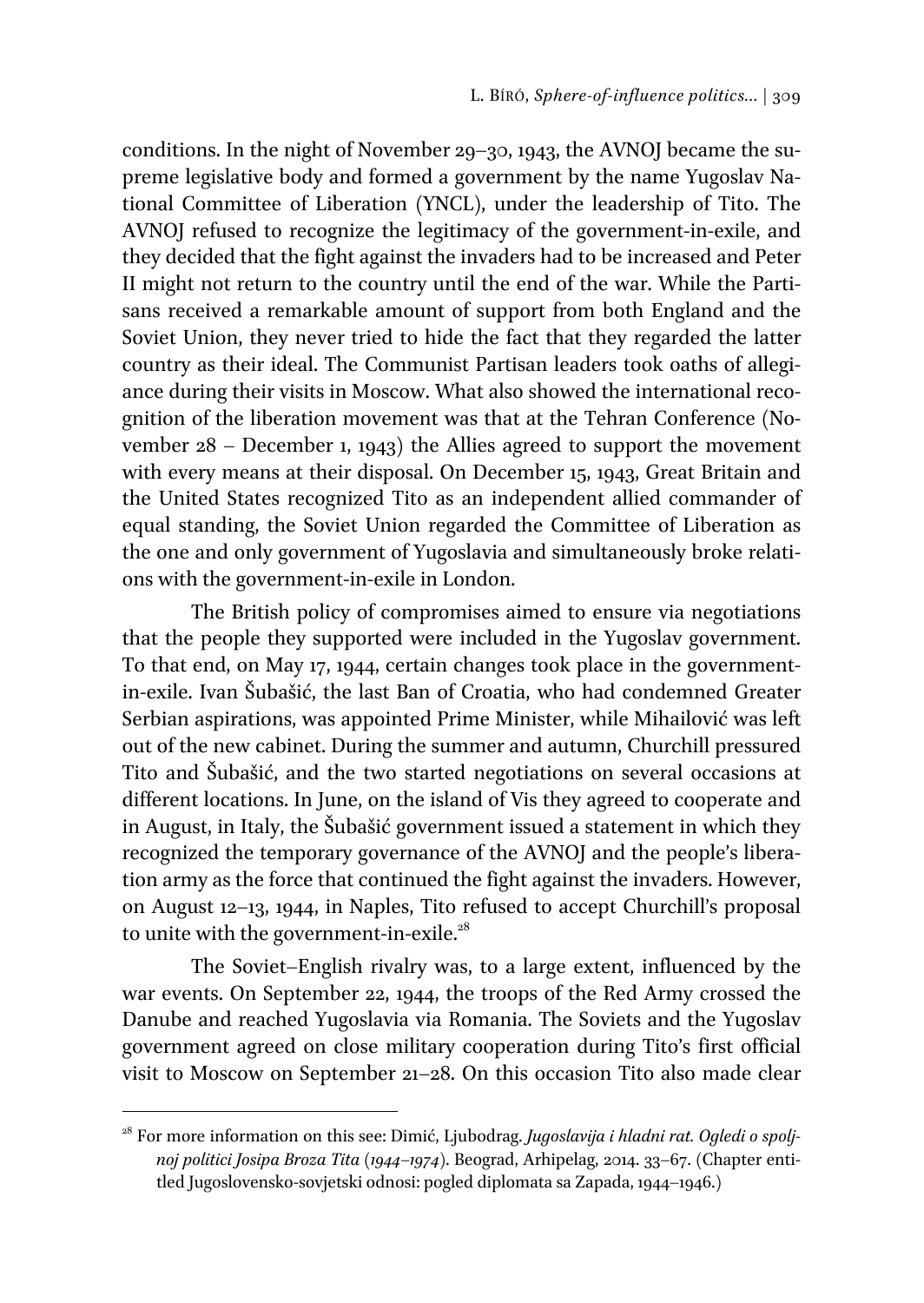that if the British troops reach Yugoslavia, his army will also offer resistance to them.<sup>29</sup> Therefore the Brits could still hope for agreements via diplomatic means. At their mid-October meeting in Moscow, Stalin and Churchill agreed that the Soviet Union and Great Britain would have equal amount of influence in Yugoslavia. As a result, on November 1, 1944, a new agreement was concluded between Tito and Šubašić in Belgrade. They agreed that the Yugoslav government would be completed with certain members of the governmentin-exile, the king might not travel to Yugoslavia before the elections and that he would transfer his rights to the Regency Council.

The Communist takeover, however, was impossible to prevent. At the elections of November, 1945, the Communist-led People's Front won a landslide victory. Shortly afterwards, the new national assembly approved the new bills about the nationalization of assets and the transformation of the country. As for the social changes, Yugoslavia followed the Soviet example and from a political point of view the country regarded itself as the Soviet Union's main ally on the Balkans. On April 5–11, 1945, Tito and Šubašić, Minister of Foreign Affairs went to Moscow and, among other things, they concluded a Soviet–Yugoslav pact on mutual assistance. This step was interpreted in London as Yugoslavia's openly and publicly siding with the Soviet Union and the English understood that the leaders of Yugoslavia abolished the policy of compromises.<sup>30</sup> With these steps Yugoslavia distanced itself from the West and as a result of its own voluntary actions, the country soon found itself in the Soviet bloc;<sup>31</sup> what is more, it quickly carried out the Socialist transformation, following the Soviet example in every aspect.<sup>32</sup>

 $29$  Dimić–Životić. Op. cit. 144.

<sup>30</sup> Dimić–Životić. Op. cit. 25.

<sup>&</sup>lt;sup>31</sup> A review of the Yugoslav foreign policy in the Tito-era: Pavlović, Vojislav. Ideološki koreni Titove spoljne politike. Jugoslavija kao deo sovjetske interesne sfere. In: Popov, Čedomir et al. (ur.). *Dva veka moderne srpske diplomatije*. Beograd, Balkanološki institut SANU, 2015. 223–264.

<sup>&</sup>lt;sup>32</sup> Pavlović, Vojislav G. Stalinism without Stalin: The Soviet Origins of Tito's Yugoslavia, 1937-1948. In: Pavlović, V. G. (ed.). *The Balkans in the Cold War. Balkan Federations, Cominform, Yugoslav–Soviet Conflict*. Belgrade, Institute for Balkan Studies of Serbian Academy of Science and Arts, 2011. 11–42.; Никифоров (ред.). *Югославия в ХХ веке*. Op. cit. 525–566. (Chapter entitled По советскому образцу. Первые годы коммунистического направления.).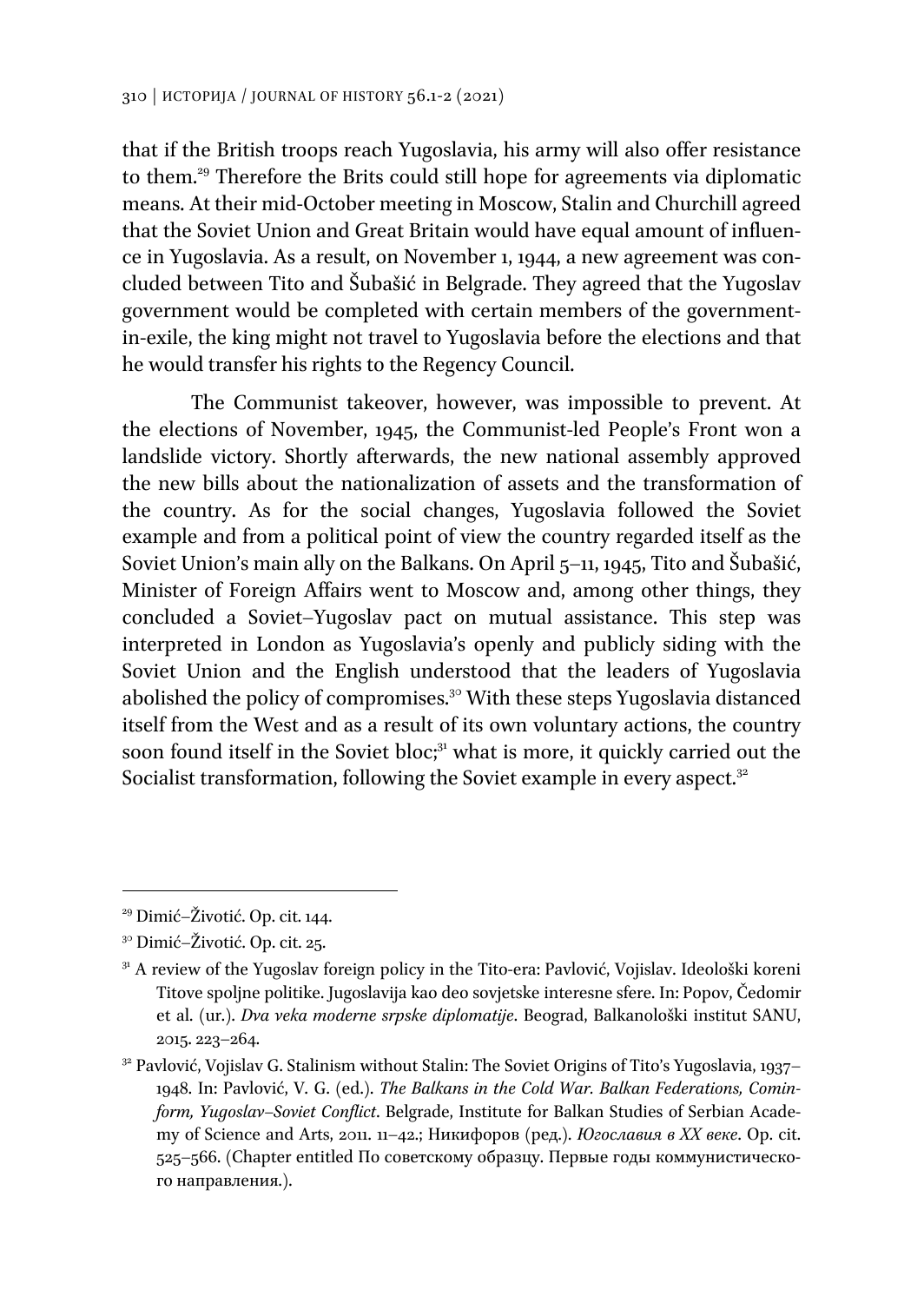#### IN THE SOVIET ZONE

The Soviet Union was powerless at the 1918–1920 negotiations when the relations of the new era were discussed and arranged; later, during the interwar period the country once again lacked the necessary influence to change the course of events. However, in the new spheres of influence created during 1944–1945, it finally got to play a major role. The country's new position was in part founded on its military activity and in part on its newly gained respect in the international diplomatic scene. In the years of WWII, the Soviet Union reached considerable military and economic potential and became a great power that was impossible to ignore when shaping the future of the world.

What ultimately determined the future of the Balkans was that by the autumn of 1944, the Soviet troops had reached the peninsula. As a consequence, all former aspirations and plans in connection with the possible landing of Anglo-Saxon troops on the Balkans had to be abandoned; also, the possibility that these troops would check the spread and growth of the Soviet sphere of influence could not be entertained any longer. It was also by 1944 that the Soviet Union's concepts regarding the ensuing peace period had taken shape, even though these concepts were not yet officially accepted at the time. The Soviet strategists believed that the United States, Great Britain and the Soviet Union would play the most important roles in shaping international politics in the aftermath of the war and thus these countries would have to agree on their spheres of influence. The Soviet leaders envisioned a powerful country that would never have to suffer again the aggression it experienced in 1941. To that end, the Soviets were determined to secure "favourable strategic borders" for their country. In the plans of the Soviet political analysts, the smaller countries along the Western borders of the Soviet Union functioned as a buffer zone; accordingly, the Slavic states of the Balkans and, to a certain extent, Turkey also belonged to the Soviet sphere of interest. The Soviets regarded Greece as part of the British sphere of influence. Furthermore, based on earlier Russian political traditions, they planned to prevent Turkey from gaining strength and influence in the region; they wanted to restore Yugoslavia's former borders (or with a bit of territorial gain); and they wanted Bulgaria to return the Macedonian territories obtained from Yugoslavia.<sup>33</sup>

The post-war settlement of the world was discussed at the highest level at the Fourth Moscow Conference (October 9–20, 1944). Churchill and

<sup>33</sup> Романенко. Op. cit. 352–354.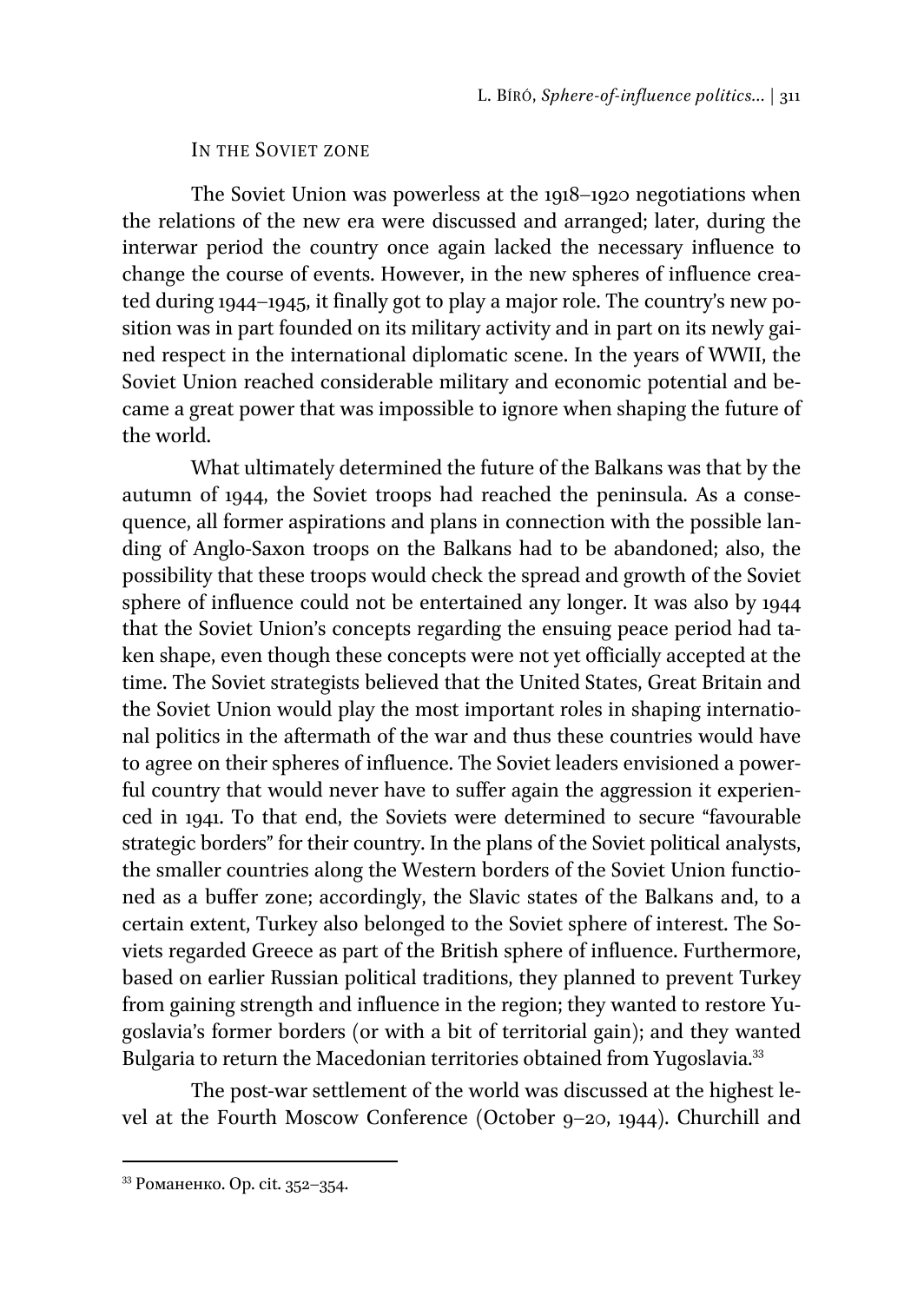Stalin made a secret agreement on dividing Europe into British and Soviet spheres of influence. According to the proposal, Bulgaria would belong to the Soviet sphere, Greece would belong to the Brits, while in Yugoslavia the two countries would have equal influence. In connection with Yugoslavia, the proclamation issued after the negotiations said that the most important task was to unite the internal forces and "it [was] the right of the Yugoslav people to determine themselves the form of their post-war government".34 The Allies made a decision in a similar spirit at the Yalta Conference (February 4–11, 1945): the Yugoslav Communists and civilian forces had to form a joint government.

The foundation for plans for peace had to be laid down on the theatres of war. As Stalin said once confidentially: because in this war, unlike in the previous one, whoever occupies a territory also imposes on it his own social system; everyone imposes his own system as far as his army can reach.<sup>35</sup> In August, 1944, the Soviet troops crossed the Romanian border and following the coup d'état of August 23, Romania aligned with the antifascist coalition. In September the Soviet government made it clear that it would not put up with Bulgaria's ostensible neutrality: on September 5 the Soviet Union declared war on Bulgaria and on September 8 the Red Army crossed the Bulgarian border. The following day the Patriotic Front comprising the representatives of the left-wing parties took over and the new government declared war on Germany. The Bulgarian Communist Party that ascended to power won the parliamentary elections of 1945 and stayed in power until 1990. All those years, the Party aligned its politics with the expectations of the Soviet Union.

Before the turn of 1947–1948, as long as they had hopes to cooperate with the Western states, Stalin and the Soviet leaders had not urged the states that became part of the Soviet sphere of influence to carry out the Socialist turn (in certain Balkan states it happened nonetheless). The Soviets first only aspired to ensure the best possible position for the left-wing, and, more specifically, for the Communist parties. Besides, they demanded that the foreign policy of these smaller countries would not conflict with Soviet aspirations, while they safeguarded Soviet economic interests by establishing joint ventures. The Soviet leadership envisioned the relationship of the different

<sup>34</sup> Resis, Albert. "The Churchill–Stalin Secret "Percentages" Agreement on the Balkans, Mos-

cow, October 1944". *The American Historical Review* 83.2 (1978), 368–387.<br><sup>35</sup> Cited by: Гибианский, Леонид Янович. СССР, Восточная Европа и формирование советского блока. In: Марьина, Валентина Владимировна. (ред.). *Тоталитаризм: Исторический опыт Восточной Европы. «Демократическое интермеццо» с коммунистическим финалом 1944–1948*. Москва, Наука, 2002. 18.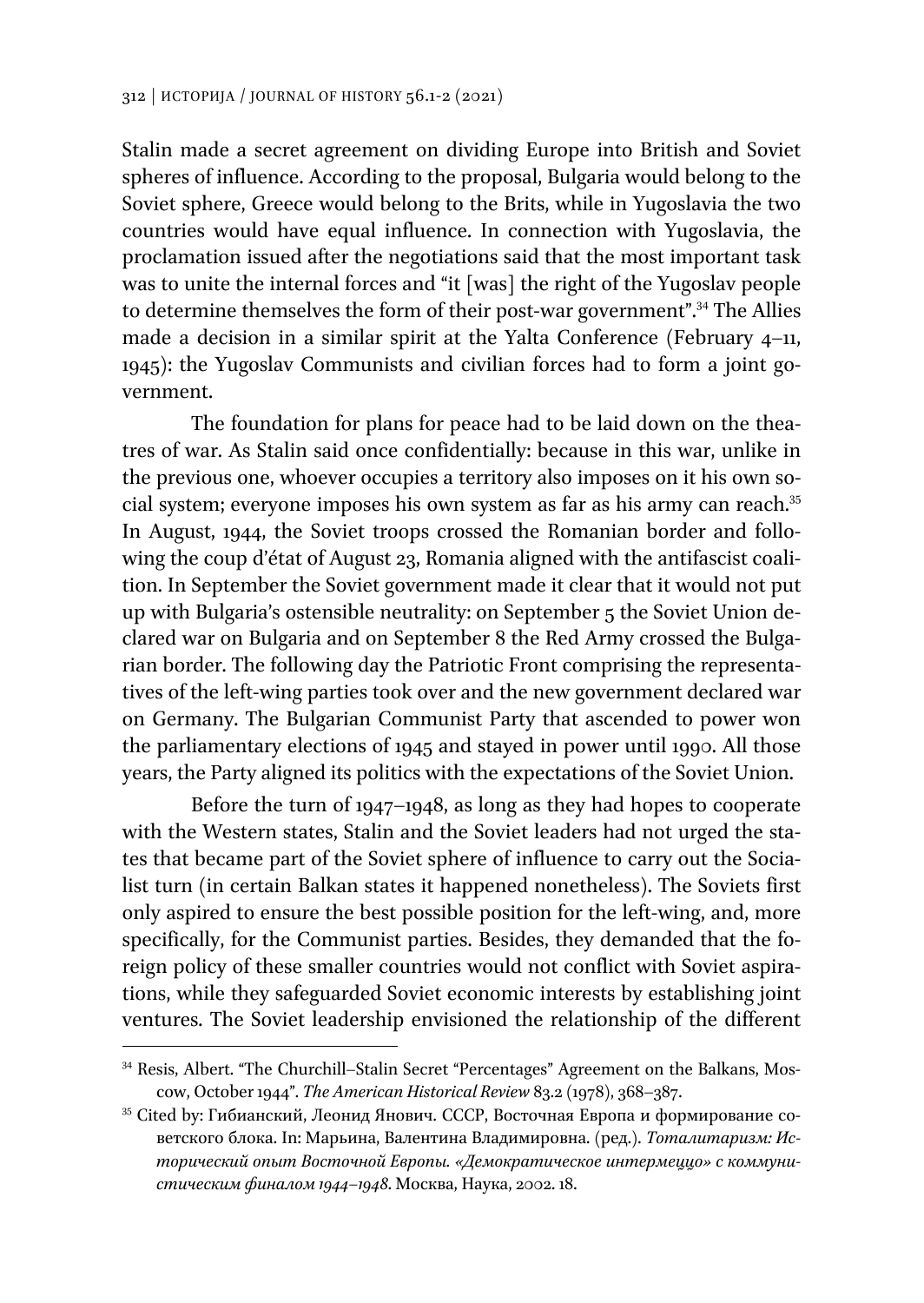Communist parties as a hierarchic system with the Communist Party of the Soviet Union (CPSU) on the top, but the individual parties (or later: singleparty states) were not allowed to discuss important issues without informing the CPSU. The CPSU acted as a 'guiding star', showing the right direction and resolving disputes. The Soviet Union and its Communist Party expected unconditional alignment of the other Communist parties and the countries that became part of their sphere of influence. In this respect they were adamant, especially after the autumn of 1947 when the "international situation was escalating".36

After the war the countries of Central and Southeast Europe hoped to realize their national interests and ambitions with the help of Moscow. At first, Yugoslavia was no exception; the country particularly wanted to enforce its territorial claims as it tried to expand in every possible direction from Trieste and certain parts of Carinthia to the Baja triangle and Saloniki and to the shore of the Aegean Sea.<sup>37</sup> Over time it became evident that the Soviet Union and Yugoslavia had disparate visions about the future of the Balkans, and both states regarded it as part of their own sphere of influence. (Yugoslavia formed a customs union with Bulgaria, nurtured federation plans, developed special relations with Albania, supported the Communists in the Greek civil war and made various territorial claims. These will be discussed later in detail).

From the outside, the relationship between Stalin and Tito seemed most amicable. However, some tension could be felt as early as the 1945 Moscow negotiations. After the liberation of Yugoslavia, a rather self-confident Tito stated bluntly: "We demand that everybody should be master in his own house. (...) We have no wish to become involved in any sphere of influence.

<sup>&</sup>lt;sup>36</sup> On the Sovietization process in individual countries, see: Волокитина, Т. В. – Мурашко, Г. П. – Носкова, А. Ф. – Покивайлова, Т. А. *Москва и Восточная Европа. Становление политических режимов советского типа: 1949–1953. Очерки истории*. Москва, РОС-СПЭН, 2002.; Murasko, G. P. – Noszkova, A. F. "A szovjet tényező Kelet-Európa országainak háború utáni fejlődésében, 1945–1948". *Múltunk* 41.2 (1996), 49–80.

<sup>&</sup>lt;sup>37</sup> For example, Hebrang also mentioned the territorial claims to Stalin at their Moscow negotiation of January 9, 1945. He did not receive unambiguous support, because Stalin considered the existence of the South-Slav population as the most important, and he also expected the local population to express their desire to join Yugoslavia. Волокитина, Татьяна Владимировна и др. (ред.). *Восточная Европа в документах российских архивов 1944–1953 гг. Т. 1: 1944–1948*. Москва–Новосибирск, Институт славяноведения Российской академии наук – Сибирский хронограф, 1997. 118–133.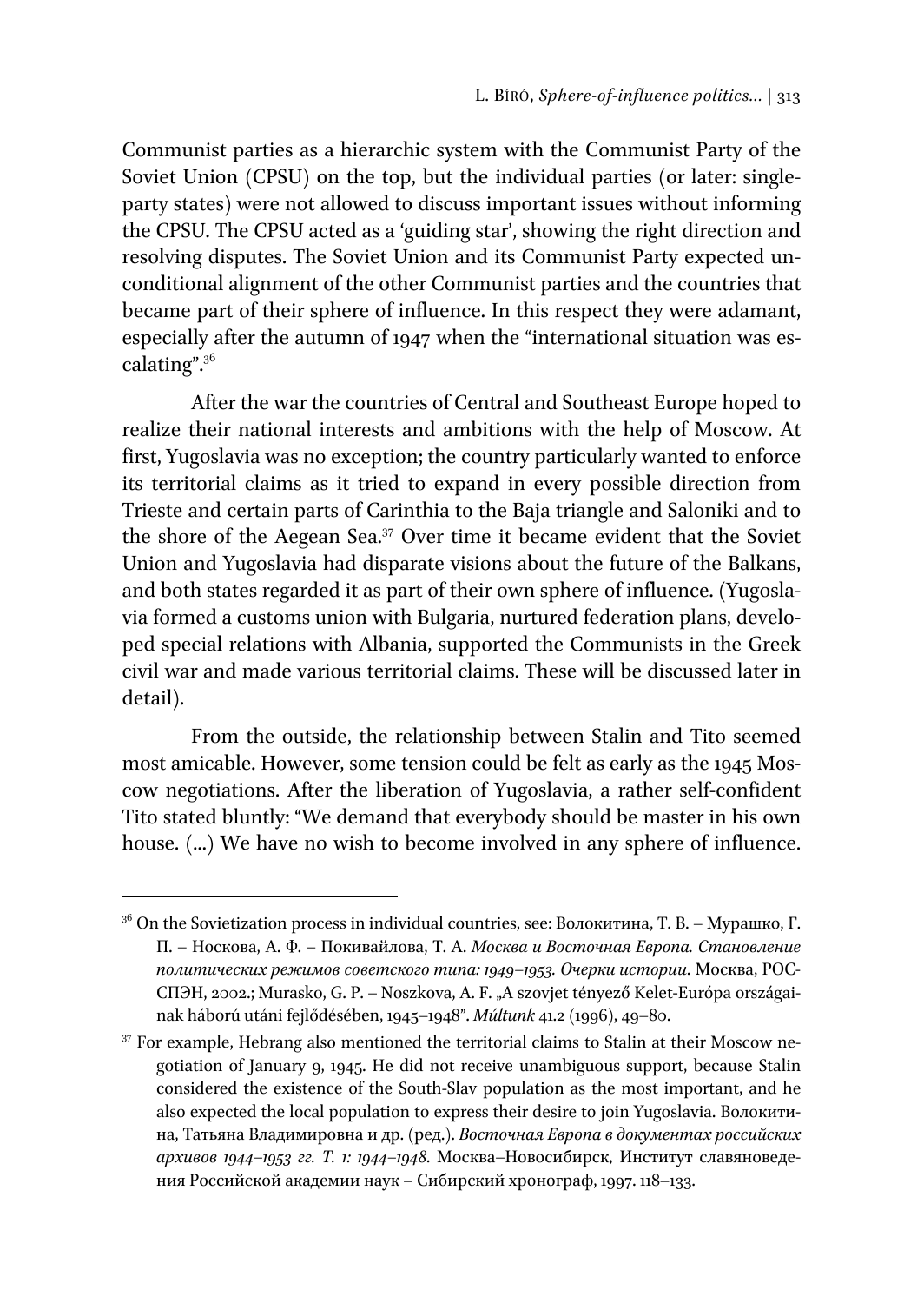(...) We will not be dependent upon anybody any more..." Stalin assessed these words as an attack against the Soviet Union.<sup>38</sup>

The Yugoslav comrades believed that their war efforts justified their will to promote their interests on the Balkans, regardless of the implicit international sphere-of-influence agreements. They aspired to further their influence in many directions,<sup>39</sup>, therefore the Soviet–Yugoslav relations that had appeared untroubled until then were shadowed by a number of issues.<sup>40</sup> The Yugoslav designs, one by one, met the disapproval of the Soviet leaders, and ultimately were doomed to fail. First it was during the Trieste Crisis that the Soviet Union did not exactly support the Yugoslav aspirations the way Yugoslavia expected (although Yugoslavia acquired Istria, the country's leaders also made claims for Trieste and certain parts of Carinthia).

It was also due to the Soviet resistance that Yugoslavia could not make Albania a part of its sphere of influence. During the world war, the Yugoslav Communist Party acted as a "guardian" for the Albanian Communist Party. On November 27, 1946, Yugoslavia concluded an economic agreement with Albania on the discussion of economic plans and a customs union, which marked the beginning of the integration of the Albanian economy into the Yugoslavian. During the Greek civil war, Yugoslavia wanted to station troops in Albania. In order to express their disapproval, in October 1947 the Soviets admitted the Albanian Communist Party to the Information Bureau of the Communist and Workers' Parties (Cominform), which marked a major

l

<sup>&</sup>lt;sup>38</sup> Романенко. Op. cit. 410.

<sup>&</sup>lt;sup>39</sup> Životić, Aleksandar. Između velikih sila i ideje balkanskog jedinstva. Jugoslovenska politika na Balkanu (1945–1948). In: Popov (ur.). Op. cit. 265–284. 40 To read more on the conflict, see: Kullaa, Rinna Elina. Origins of the Tito–Stalin Split wi-

thin the Wider Set of Yugoslav–Soviet Relations (1941–1948). In: Pavlović (ed.). Op. cit. 87–107.; Banac, Ivo. *With Stalin against Tito: Cominformist Splits in Yugoslav Communism. Cominformist Splits in Yugoslav Communism*. Ithaca, Cornell University Press, 1988.; Аникеев, Анатолий Семенович. *Как Тито от Сталина ушел: Югославия, СССР и США в начальный период «холодной войны» (1945–1957)*. Москва, Институт славяноведения Российской академии наук, 2002.; Lampe, John R. *Yugoslavia as History: Twice There Was a Country*. Cambridge, Cambridge University Press, 2000. 241–255. (Chapter entitled Setback and the Tito–Stalin Split.); Никифоров (ред.). *Югославия в ХХ веке*. Op. cit. 567–595. (Chapter entitled Из друзей – во враги: конфликт с Кремлем, 1948–1949.); Романенко. Op. cit. 419–476.; Majstorović, Vojin. The Rise and Fall of the Yugoslav–Soviet Alliance, 1945–1948. *Past Imperfect* 16. (2010), 132–164.; Tripković, Đoko. Iza gvozdene zavese. Početak i eskalacija sukoba Тitо – Staljin prvih meseci 1948. *Istorija 20. veka* 14.1 (1996), 89–99.; Živanov, Sava. Uzroci i posledice sukoba. In: Kačavenda, Petar. (ur.). *Jugoslovensko-sovjetski sukob 1948. godine*. Beograd, Institut za savremenu istoriju, 1999. 21–34.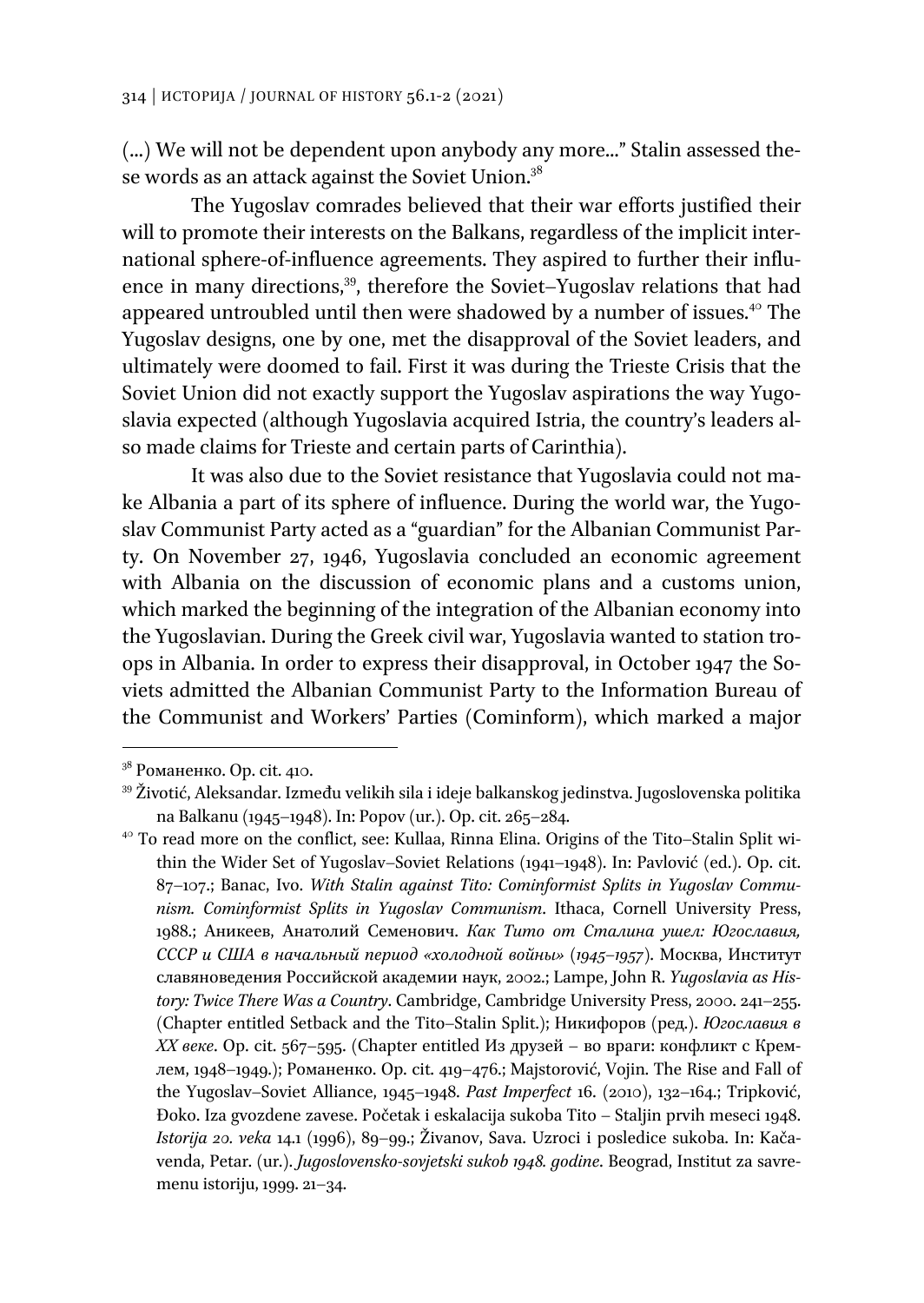turn in the Soviets' attitude; earlier they had accepted that Albania was effectively a Yugoslav satellite. With this step the Soviet Union included Albania into its own sphere of influence. (In return for the Soviet help, Albania aligned with the Soviet politics until the 1960s when the country sided with China in the Soviet–Chinese dispute, regarding both the Soviet and Yugoslav Communists revisionists. Finally, in 1961 Albania broke relations with the Soviet Union and the European Socialist countries. $)^4$ 

At the turn of 1947–1948 the Soviet Union wanted to bring the Greek civil war to an end as soon as possible, therefore it demanded that Yugoslavia and Bulgaria stop supporting the Greek Communists.<sup>42</sup> That is, the Soviets upheld their end of the promise they made in the 1944 Moscow conference: they had no interest in Greece and it ended the dispute about where Macedonia belonged. (After the Soviet–Yugoslav conflict escalated, the Yugoslavs were no longer able to provide substantial help to the Greek Communists.)

During the Greek civil war the bloc politics was already taking shape and the opposition between East and West was becoming institutional. In order to strengthen the relations among the countries of the Socialist Camp, the Information Bureau of the Communist and Workers' Parties was founded in Belgrade on September 30, 1947, and then, to harmonize the economic activity within the Bloc, the Council for Mutual Economic Assistance (Comecon) was established in Moscow, in January, 1949. In this atmosphere the Soviet Union could not afford his allies to conclude without its supervision such agreements that could have resulted in the rise of regional powers. From 1947, the Soviet Union regarded with suspicion the negotiations the Balkan states conducted with one another.

The idea of the cooperation of the Balkan states' dates back to the 19th century; while it was often represented by sentimental intellectuals, it rarely happened that several politicians in various countries of the Balkan supported the idea of a federation at the same time. While the concept of a Yugoslav–Bulgarian confederation came up as early as the last years of the war, it was impossible to realize due to foreign political circumstances. (Bulgaria was

<sup>41</sup> Pavlović, Momčilo. Albania between Tito and Stalin. In: Pavlović (ed.). Op. cit. 159–167. See also: Životić, Aleksandar. Jugoslavija, *Albanija i velike sile 1945–1961*. Beograd, Institut za noviju istoriju Srbije, 2011.; Suljagić, Boris. "Odnos jugoslavenskoga i albanskoga komunističkog vrha od kraja Drugoga svjetskog rata do prekida odnosa (1945. – 1948.)". *Časopis za suvremenu povijest* 51.1 (2019), 213–230. 42 Anikeev, Anatoly. The Idea for a Balkan Federation: The Civil War in Greece and Soviet–

Yugoslav Conflict 1949. In: Pavlović (ed.). Op. cit. 169–184.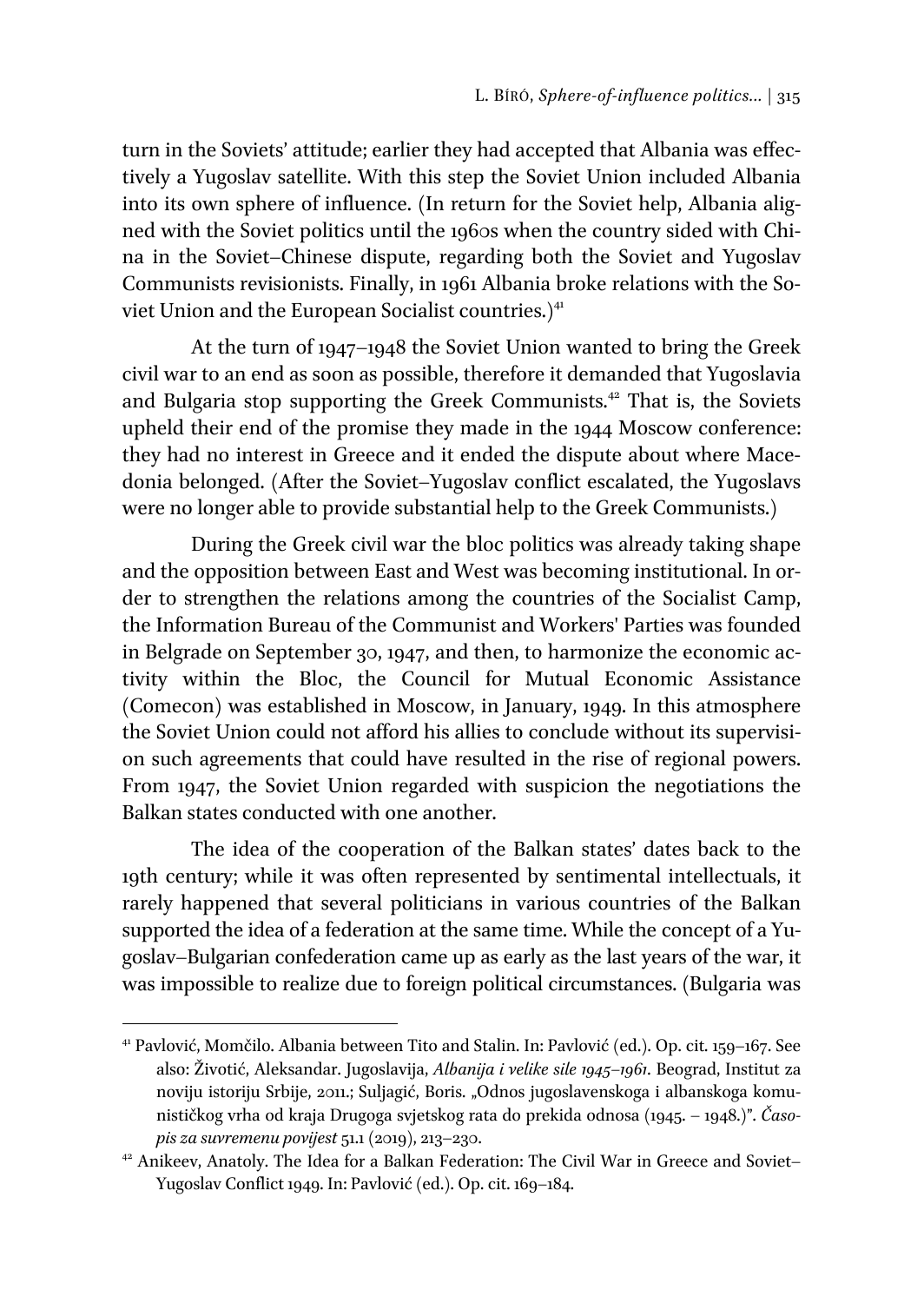at war with the Western states, therefore those would not have recognized the federation.) Tito wanted to achieve a stronger and larger Yugoslavia through the federation; he would have preferred Bulgaria to join as a member state to Yugoslavia rather than a Yugoslav–Bulgarian dualist state. (This idea was understandably not welcomed by either Bulgaria or Stalin, who viewed it as Yugoslavia's attempt to 'swallow up' Bulgaria.) The idea of the federation also raised the problem of the Kosovar–Albanian relations, the question of Albania's accession to Yugoslavia and the issue of the Macedonian territories.<sup>43</sup> The Yugoslav–Bulgarian negotiations on closer cooperation did not break down in spite of the conflicts between the two countries. On August 1, 1947, in Bled, representatives of the two countries drafted agreements on political and economic cooperation and on the customs union. In the months that followed, several assistance and friendship agreements were signed by various states in the region. In his statement of January 1948, after the Bulgarian–Romanian treaty had been concluded, Dimitrov envisioned a greater federation, which, besides the countries of the Balkan, would have included friendly Central European states as well. The statement fiercely clashed with the Soviet interests. Stalin and the Soviets could not reconcile themselves to the existence of a country the size of Yugoslavia in the region, which, even though it had a Socialist social structure, could possibly counterweight the Soviet influence and around which the other countries in the region could have gathered. The Soviets more and more frequently expressed its disapproval of the regional federalist designs of the Balkans. After the Yugoslav–Bulgarian agreement was concluded, on February 1, 1948, Tito received a telegram from Molotov saying: "The Soviet Union cannot accept being put in front of a *fait accompli.*" The Yugoslav and Bulgarian leaders were summoned to Moscow. At the February 10 meeting Stalin and Molotov made it clear that they consider the Yugoslav– Bulgarian customs union as the creation of a new country which they could not but reject.44 On February 11, the Parties signed an agreement, in which the Yugoslavs and the Bulgarians committed themselves to discussing all matters of international importance with the Soviets. In the weeks to come the decision became final: the Soviet Union would not support the Balkan federation and expected unconditional obedience of its allies.

<sup>&</sup>lt;sup>43</sup> Gibianskii, Leonid. Federative Projects of the Balkan Communists, and the USSR Policy during the Second World War and at the Beginning of the Cold War. In: Pavlović (ed.). Op. cit. 43–60. 44 Гибианский, Леонид. К истории советско-югославского конфликта 1948–1953 гг.

Секретная советско-югославо-болгарская встреча в Москве 10 февраля 1948 года. *Славяноведение* 26.3 (1991), 12–23., 26.4 (1991), 27–36., 27.1 (1992) 42–57., 27.3 (1992) 35–51.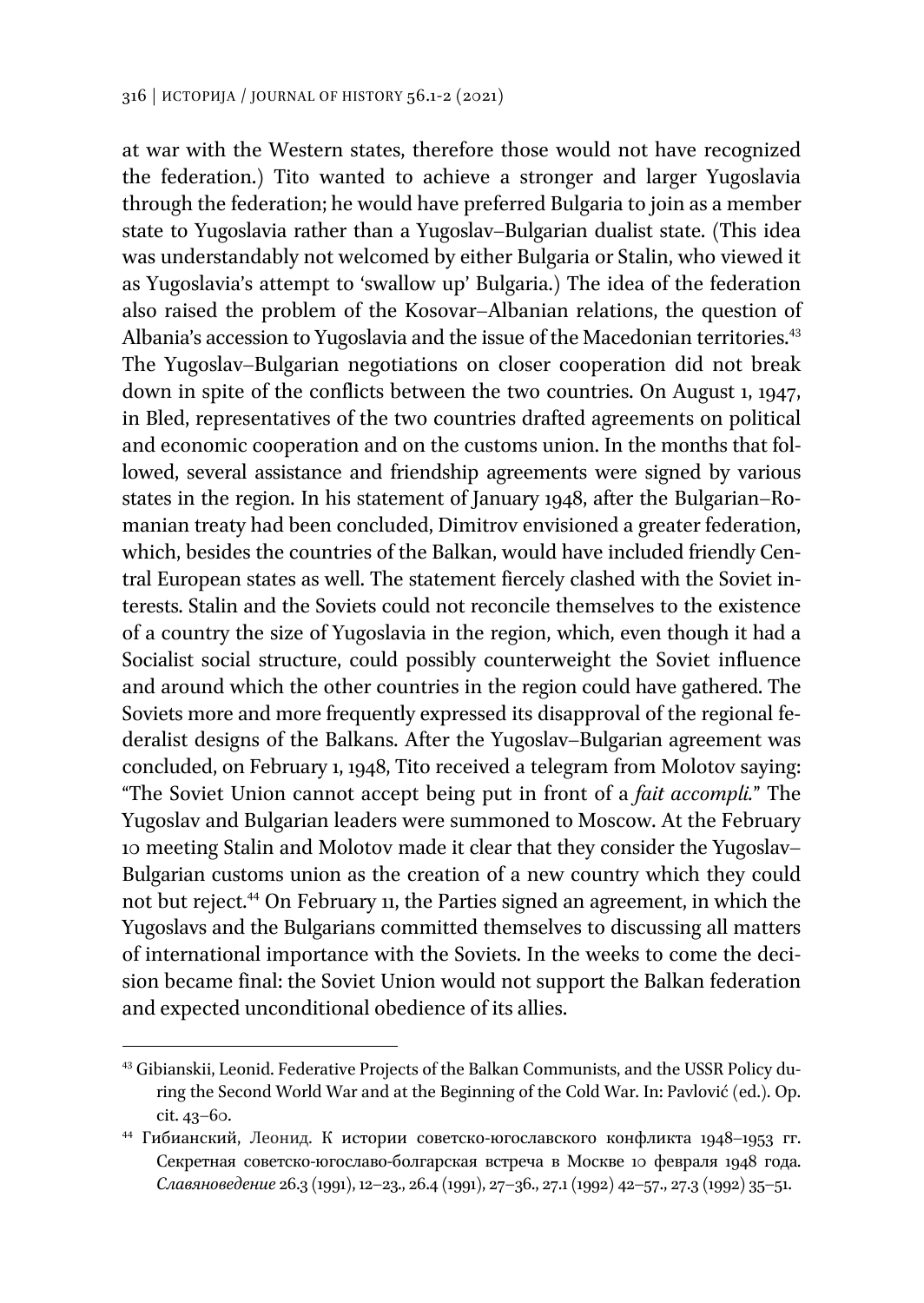However, Yugoslavia did not display the obedience it was required to show. Firstly, in their resolution of March 1, the CPY refused to comply with the demands of Moscow; secondly the Yugoslav leaders refused to provide information on the economic state of their country (and they also did not follow Moscow's directions in their Greek policy). The Soviet response was swift: on March 18–19 the Soviet economic and military advisors were summoned home from Yugoslavia. In the following weeks the CPSU harshly criticized the CPY. The Yugoslav leadership rejected the accusations, refused to exercise self-criticism and did not apologize to the Soviet Union.

The conflict finally resulted in the Soviet Union expelling Yugoslavia from the Socialist Camp.<sup>45</sup> The sentence was publicly announced in the Bucharest session of the Cominform on June 20–22, 1948. The CPY was not in attendance. The resolution, which was unanimously accepted, condemned the CPY. According to the friendly parties, the Communist Party of Yugoslavia had deviated from the proper direction, the leaders departed from the Marxist theory of class struggle, they criticized Marx's teachings about the Party and the CPY maintained an unfriendly attitude towards the Soviet Union. The Yugoslav leadership was also accused of nationalist deviation. The ideological disguise of the text suggests as if the antagonism between Yugoslavia and the other countries had had theoretical grounds. However, the resolution does not mention the genuine reasons why the CPY was condemned. After the Bucharest session, the countries of the Soviet Bloc isolated and expelled Yugoslavia. In September–October 1949, the Soviet Union and the People's democracies – with the exception of Albania – terminated the assistance and friendship agreements concluded in 1945–1947 on the grounds of "evidence presented in the trial of László Rajk". Thus, economically speaking, these countries virtually blockaded Yugoslavia.

<sup>45</sup> On the accusations about the CPY's leaders' anti-Marxist deviation in home and foreign policy see for example the memorandum of the Foreign Political Department of the Central Committee of the CPSU (March 18, 1948). The telltale titles of the document's chapters: I. Ignoring the principles of Marxism, II. Ignoring the Soviet Union as the leading power of the Democratic and Socialist Camp, III. Overestimating the results of the Yugoslav development on the way to Socialism, IV. Underestimating the dangers posed by rural class struggle and kulaks, V. Opportunism and liquidatorship regarding the place and role of the Communist Party in the People's Democratic State. According to the ultimate conclusion, the leaders of the CPY were not Marxists (although as it is also emphasized in a quotation by Stalin: Marxist theory helps practical work not only by making clear the course of events the classes should follow in the present but also how and when they must develop in the future), and made a series of mistakes which posed a threat in the building of Yugoslav Socialism. Волокитина (ред.). Op. cit. 787–800.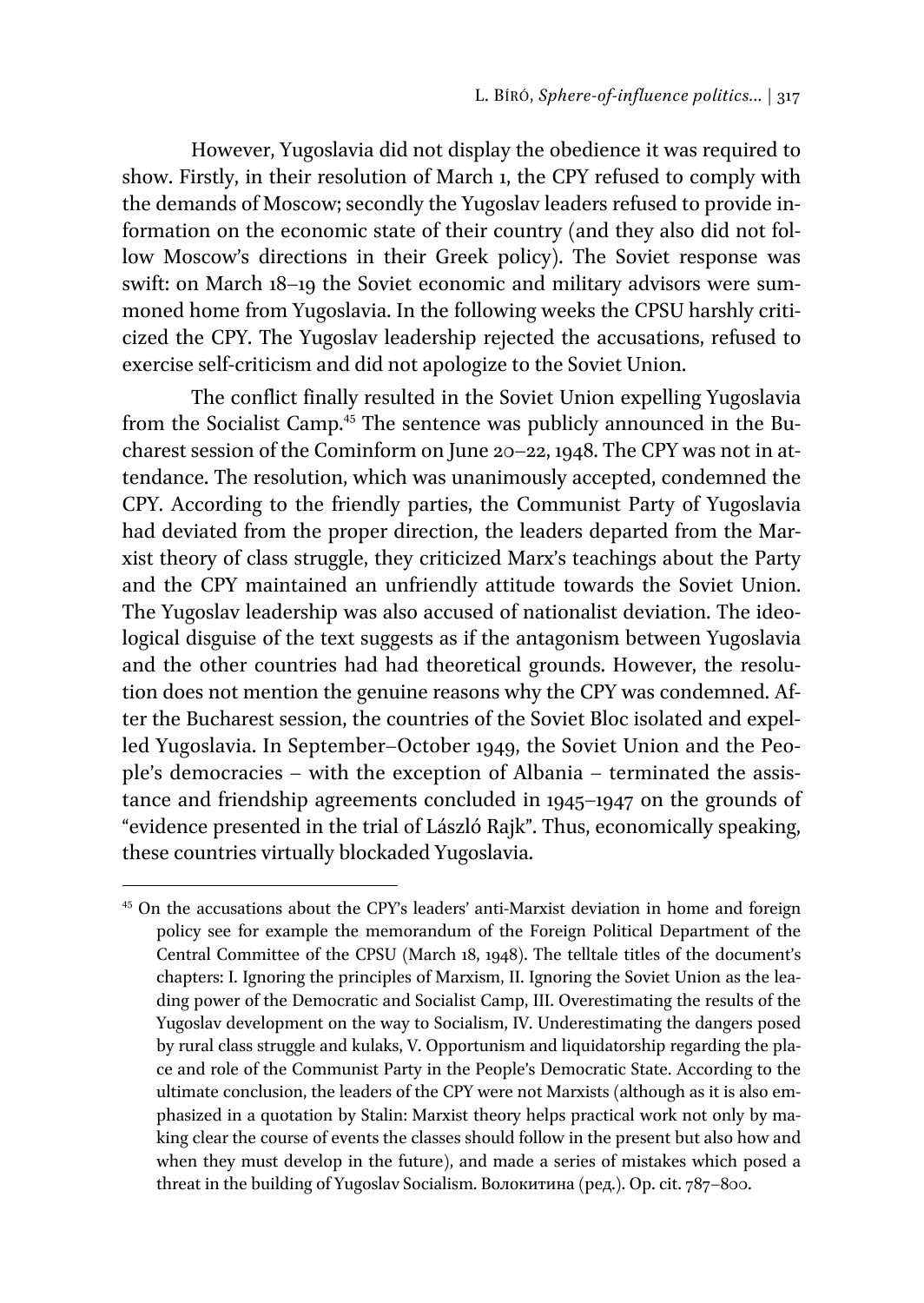Contrary to popular belief, the Stalin–Tito split did not result from the conflicts between two leaders of similar personality, and neither did it stem from their disparate concept of Socialism and the building thereof (the latter was not even an issue in 1948). The split happened at a time when the Soviet leadership was intent on establishing their own model in the international Communist movement and in the interstate relations. At the end of the day, the Soviet Union took advantage of the conflict and used it to regulate the other Communist parties and the leaders prone to disobedience.<sup>46</sup>

However, Yugoslavia did not collapse after the split. Although the Western states were caught by surprise by the unfolding events, the United States soon concluded that they could benefit from the Soviet–Yugoslav conflict, and, as much as they could, they took advantage of the situation. They regarded Tito's separation as an opportunity from a number of reasons: they wanted to use it for propaganda purposes, and they also thought it would be suitable as an example for the other client states. The United States therefore committed itself to aiding Tito. America's reason was to "help keep his regime in existence as a cancer in the Cominform apparatus".<sup>47</sup> Yugoslavia received aid and loans from the Western states, primarily from the United States. Following the Tito–Stalin split, the USA considered the safety of Yugoslavia to be of strategic importance, and in November 1951 the two countries concluded a military agreement. Besides, Yugoslavia was seeking to find greater latitude in pursuing its foreign policy: In 1953, Greece, Turkey and Yugoslavia concluded an assistance and friendship agreement in Ankara (the Balkan Pact). From 1955 the country attempted to unify the so-called noncommitted countries. A new balance in the Yugoslav–Soviet relations could not be attained before the death of Stalin.48 In its home policy, Yugoslavia developed the model of the so-called self-managing Socialism, which in many respects differed from the practice followed by other Socialist countries. In the long run the decentralization continued, but the leading role of the party and the principle of the democratic centralism could not be questioned, and the idea of public property as the foundation of Socialism, and the planned economy that ruled out the free market economy, were also beyond criticism. Yugoslavia did not wish to permanently sever ties with the Socialist Camp; it only

 $46$  Murasko–Noszkova. Op. cit. 76–80. The letters and notes criticizing the leaders of the Communist parties are published by: Волокитина (ред.). Op. cit.<br><sup>47</sup> Vukman, Péter. "Amerikai források a szovjet–jugoszláv konfliktus történetéhez". Múltunk

<sup>52.2 (2008), 198.</sup> 

<sup>48</sup> On this topic see: Selinić, Slobodan. (ur.). *Spoljna politika Jugoslavije 1950–1961. Zbornik radova*. Beograd, Institut za noviju istoriju Srbije, 2008.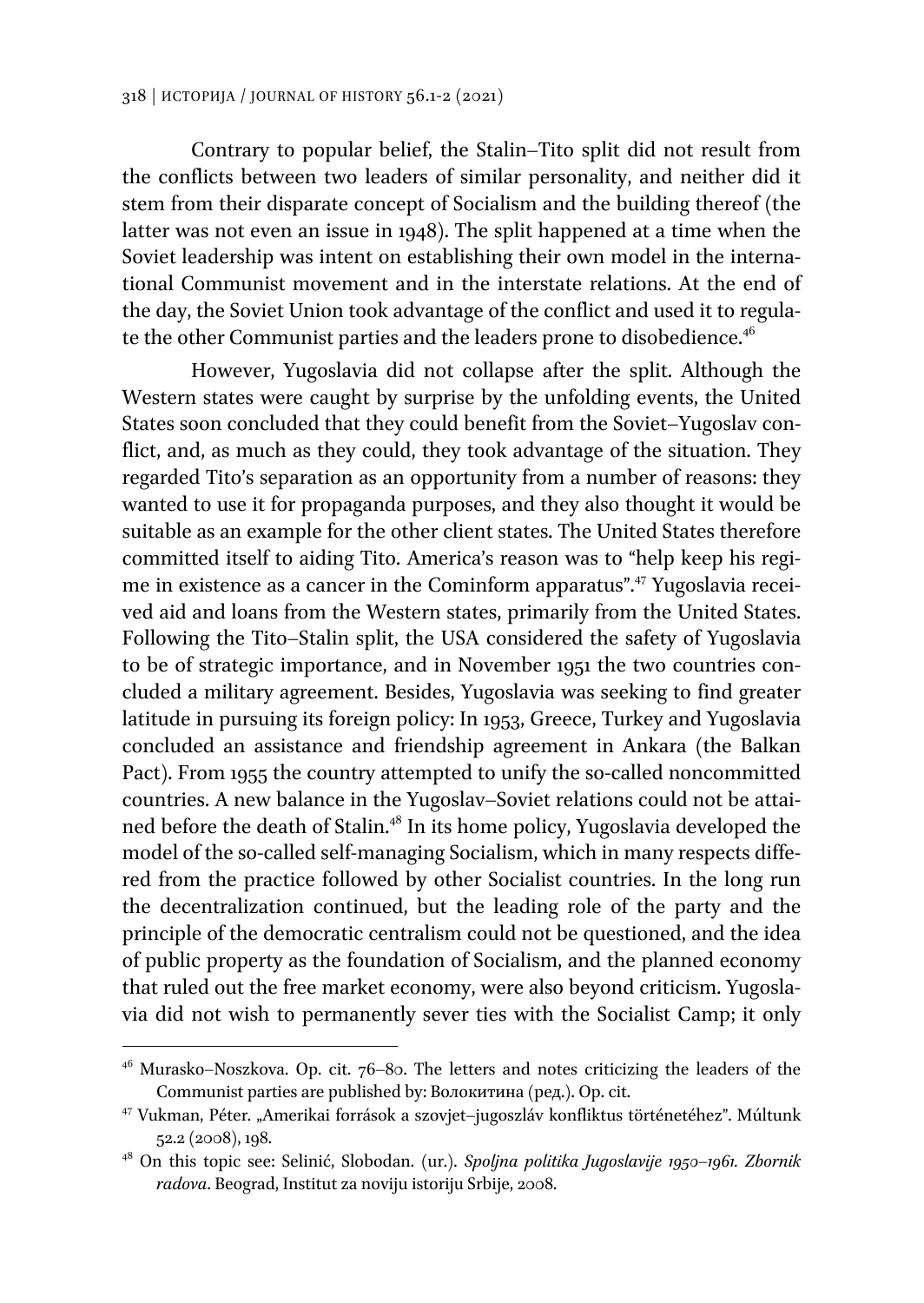wanted to be more independent and to achieve more latitude in its foreign policy while it also tried to increase its influence.

Regarding its Balkan policy, the Soviet Union observed the terms of the 1944 Moscow agreement and it respected the stipulations thereof (for example regarding the issue of Trieste and of the Greek Civil War). In its own sphere of influence, however, it insisted on its unquestionable leadership (even though not always successfully, as demonstrated by the Yugoslav and Albanian examples) and it sought to prevent the formation of any alliance that could potentially counterweight its efforts. The Soviets were also aware that in the Balkans, where two military blocs were present, the outbreak of an armed conflict would have been extremely dangerous, therefore they were determined to avoid the escalation of any tense or delicate situations there. In addition, they insisted that the borders remained unchanged in the Balkans, and until 1990, when their influence in the region was diminished, there had been no border changes on the peninsula.

## BIBLIOGRAPHY

- Аникеев, Анатолий Семенович. *Как Тито от Сталина ушел. Югославия, СССР и США в начальный период «холодной войны» (1945–1957)*. Москва, Институт славяноведения Российской академии наук, 2002.
- Anikeev, Anatoly. The Idea for a Balkan Federation: The Civil War in Greece and Soviet–Yugoslav Conflict 1949. In: Pavlović, Vojislav G. (ed.). *The Balkans in the Cold War. Balkan Federations, Cominform, Yugoslav–Soviet Conflict*. Belgrade, Institute for Balkan Studies of Serbian Academy of Science and Arts, 2011. 169–184.
- Banac, Ivo. *With Stalin against Tito: Cominformist Splits in Yugoslav Communism. Cominformist Splits in Yugoslav Communism*. Ithaca, Cornell University Press, 1988.
- Bjelajac, Mile. "Pokušaj strateškog oslanjanja na SSSR 1939–1941". *Vojnoistorijski glasnik,* 56.1– 2 (2006), 41–66.
- Cvetković, Slavoljub. "Jugoslovensko-sovjetski pregovori 1941. o zaključenju ugovora o prijateljstvu i nenapadanju". *Vojnoistorijski glasnik* 41.1 (1991), 11–26.
- Dimić, Ljubodrag. *Jugoslavija i hladni rat. Ogledi o spoljnoj politici Josipa Broza Tita (1944– 1974)*. Beograd, Arhipelag, 2014.
- Dimić, Ljubodrag. Životić, Aleksandar. *Napukli monolit. Jugoslavija i svet 1942–1948*. Beograd, Arhipelag, Službeni glasnik, 2012.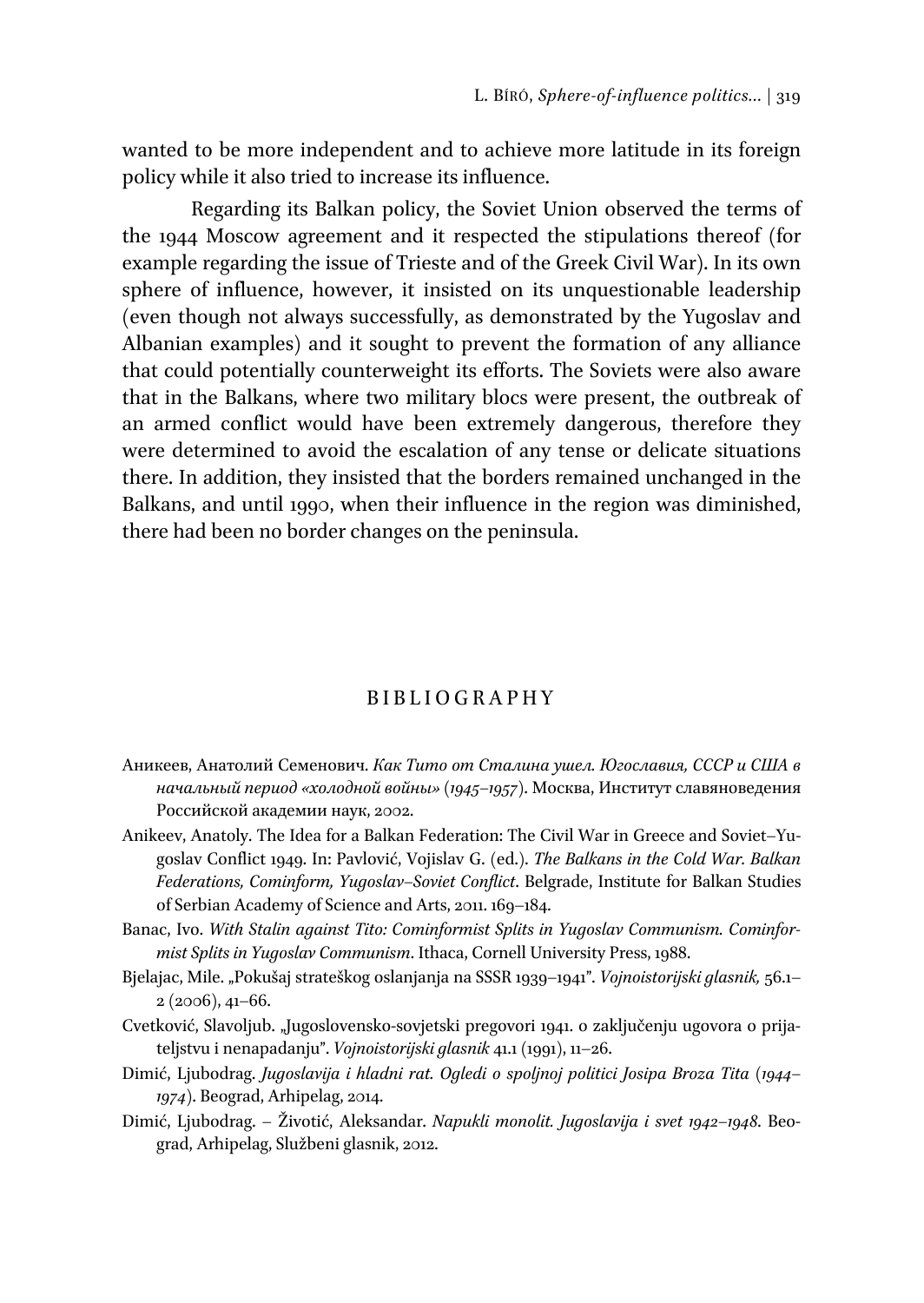- Gibianskii, Leonid. Federative Projects of the Balkan Communists, and the USSR Policy during Second World War and at the Beginning of the Cold War. In: Pavlović, Vojislav G. (ed.). *The Balkans in the Cold War. Balkan Federations, Cominform, Yugoslav–Soviet Conflict*. Belgrade, Institute for Balkan Studies of Serbian Academy of Science and Arts, 2011. 43–60.
- Гибианский, Леонид Янович. К истории советско-югославского конфликта 1948–1953 гг. Секретная советско-югославо-болгарская встреча в Москве 10 февраля 1948 года. *Славяноведение* 26.3 (1991), 12–23., 26.4 (1991), 27–36., 27.1 (1992) 42–57., 27.3 (1992) 35–51.
- Гибианский, Леонид Янович. Советский Союз и сербский военный переворот 27 марта 1941 года: Историческая действительность, мифы, загадки. In: Никифоров, Константин Владимирович (ред.). *Из истории Сербии и русско-сербских связей: 1812– 1912–2012*. Москва, Институт славяноведения РАН, 2014. 210–264.
- Гибианский, Леонид Янович. СССР, Восточная Европа и формирование советского блока. In: Марьина, Валентина Владимировна (ред.). *Тоталитаризм: Исторический опыт Восточной Европы. «Демократическое интермеццо» с коммунистическим финалом 1944–1948*. Москва, Наука, 2002. 16–37.
- Kullaa, Rinna Elina. Origins of the Tito–Stalin Split within the Wider Set of Yugoslav–Soviet Relations (1941–1948). In: Pavlović, V. G. (ed.). *The Balkans in the Cold War. Balkan Federations, Cominform, Yugoslav–Soviet Conflict*. Belgrade, Institute for Balkan Studies of Serbian Academy of Science and Arts, 2011. 87–107.
- Lampe, John R. *Yugoslavia as History: Twice There Was a Country*. Cambridge, Cambridge University Press, 2000.
- Major, Nándor. "Jugoszlávia a második világháborúban". *Múltunk* 50.1 (2005), 33–88.
- Majstorović, Vojin. The Rise and Fall of the Yugoslav–Soviet Alliance, 1945–1948. *Past Imperfect* 16. (2010), 132–164.
- Murasko, Galina Pavlovna. Noszkova, Albina Fjodorovna. "A szovjet tényező Kelet-Európa országainak háború utáni fejlődésében, 1945–1948". *Múltunk* 41.2 (1996), 49–80.
- Никифоров, Константин Владимирович. (ред.). *Югославия в ХХ веке. Очерки политической истории*. Москва, 2011.
- Ördögh, Tibor. A Balkán geopolitikai szerepe. In: Géczi, János. András, Ferenc. (eds.). *Térátlépések*. Veszprém, PE MFTK Antropológia és Etika Tanszék, 2015. 265–280.
- Pavlović, Momčilo. Albania between Tito and Stalin. In: Pavlović, Vojislav G. (ed.). *The Balkans in the Cold War. Balkan Federations, Cominform, Yugoslav–Soviet Conflict*. Belgrade, Institute for Balkan Studies of Serbian Academy of Science and Arts, 2011. 159–167.
- Pavlović, Vojislav G. Ideološki koreni Titove spoljne politike. Jugoslavija kao deo sovjetske interesne sfere. In: Popov, Čedomir et al. (ur.). *Dva veka moderne srpske diplomatije*. Beograd, Balkanološki institut SANU, 2015. 223–264.
- Pavlović, Vojislav G. Stalinism without Stalin: The Soviet Origins of Tito's Yugoslavia, 1937– 1948. In: Pavlović, V. G. (ed.). *The Balkans in the Cold War. Balkan Federations, Cominform, Yugoslav–Soviet Conflict*. Belgrade, Institute for Balkan Studies of Serbian Academy of Science and Arts, 2011. 11–42.
- Petranović, Branko (prired.). *Odnosi Jugoslavije i Rusije (SSSR) 1941–1945. Dokumenti i materijali*. Beograd, 1996.